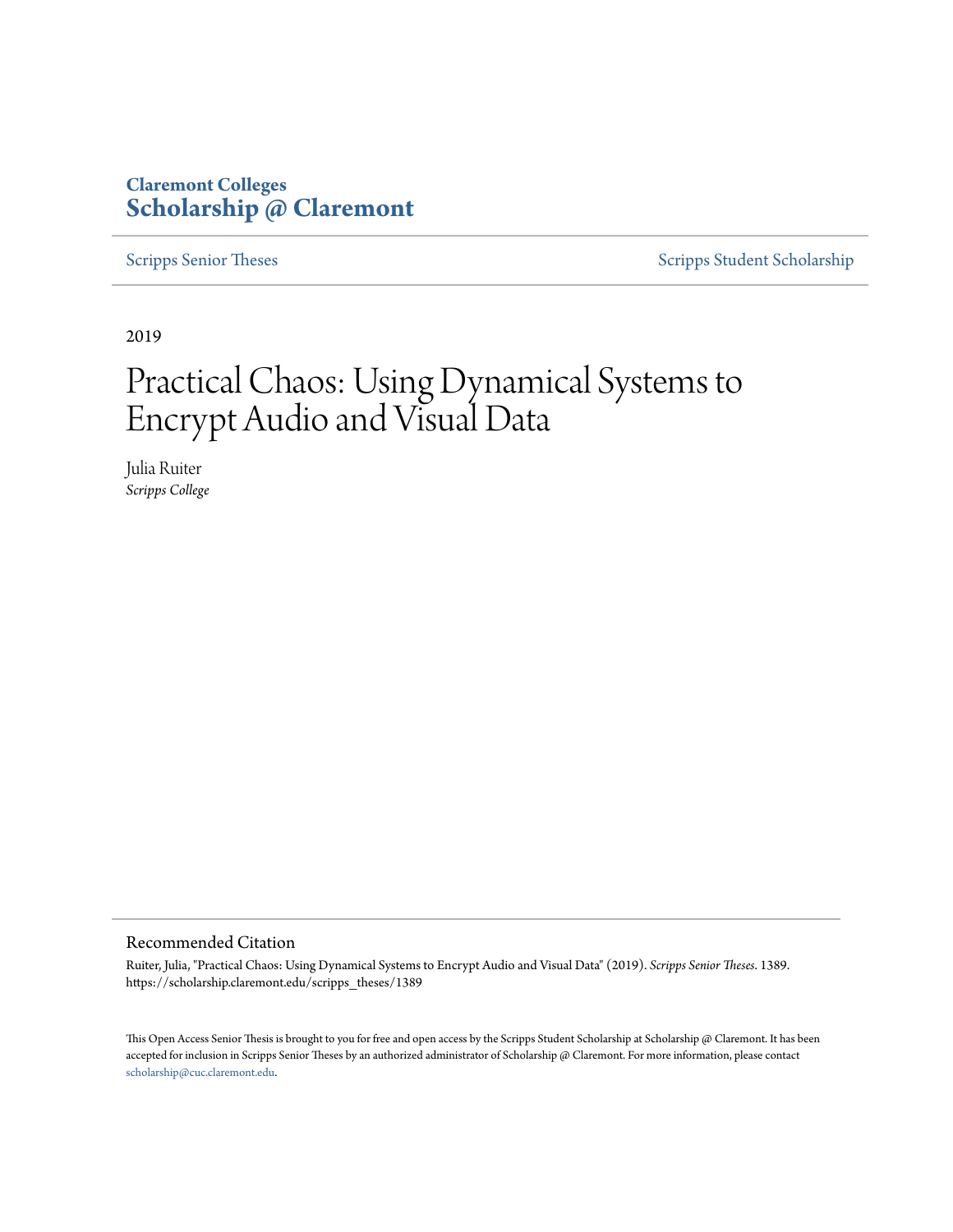

## Practical Chaos: Using Dynamical Systems to Encrypt Audio and Visual Data

### **Julia Ruiter**

Adam Landsberg, Advisor

Chris Towse, Reader

**Department of Mathematics and Physics**

May, 2019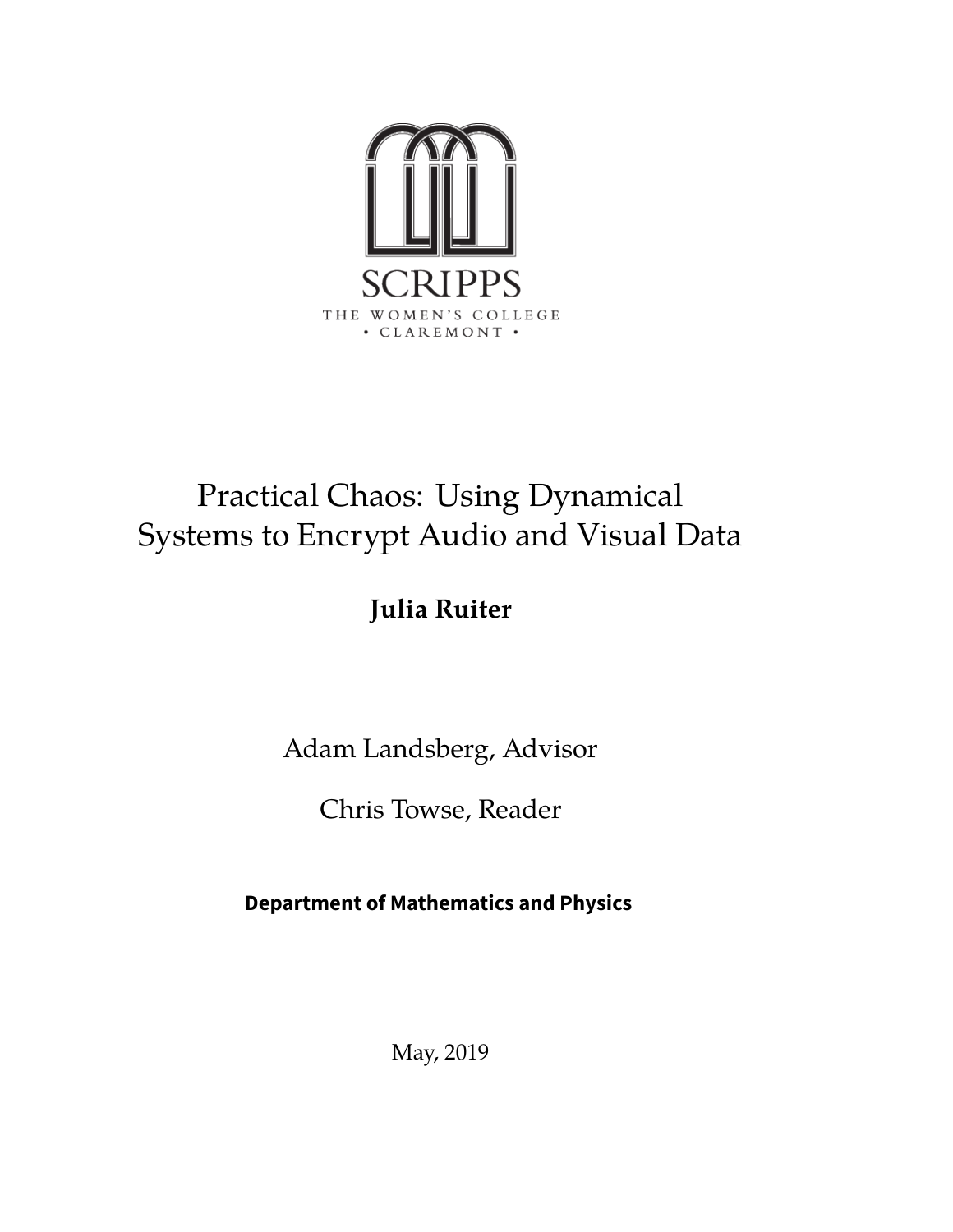Copyright © 2019 Julia Ruiter.

The author grants Scripps College, Keck Science Center, and the Claremont Colleges Library the nonexclusive right to make this work available for noncommercial, educational purposes, provided that this copyright statement appears on the reproduced materials and notice is given that the copying is by permission of the author. To disseminate otherwise or to republish requires written permission from the author.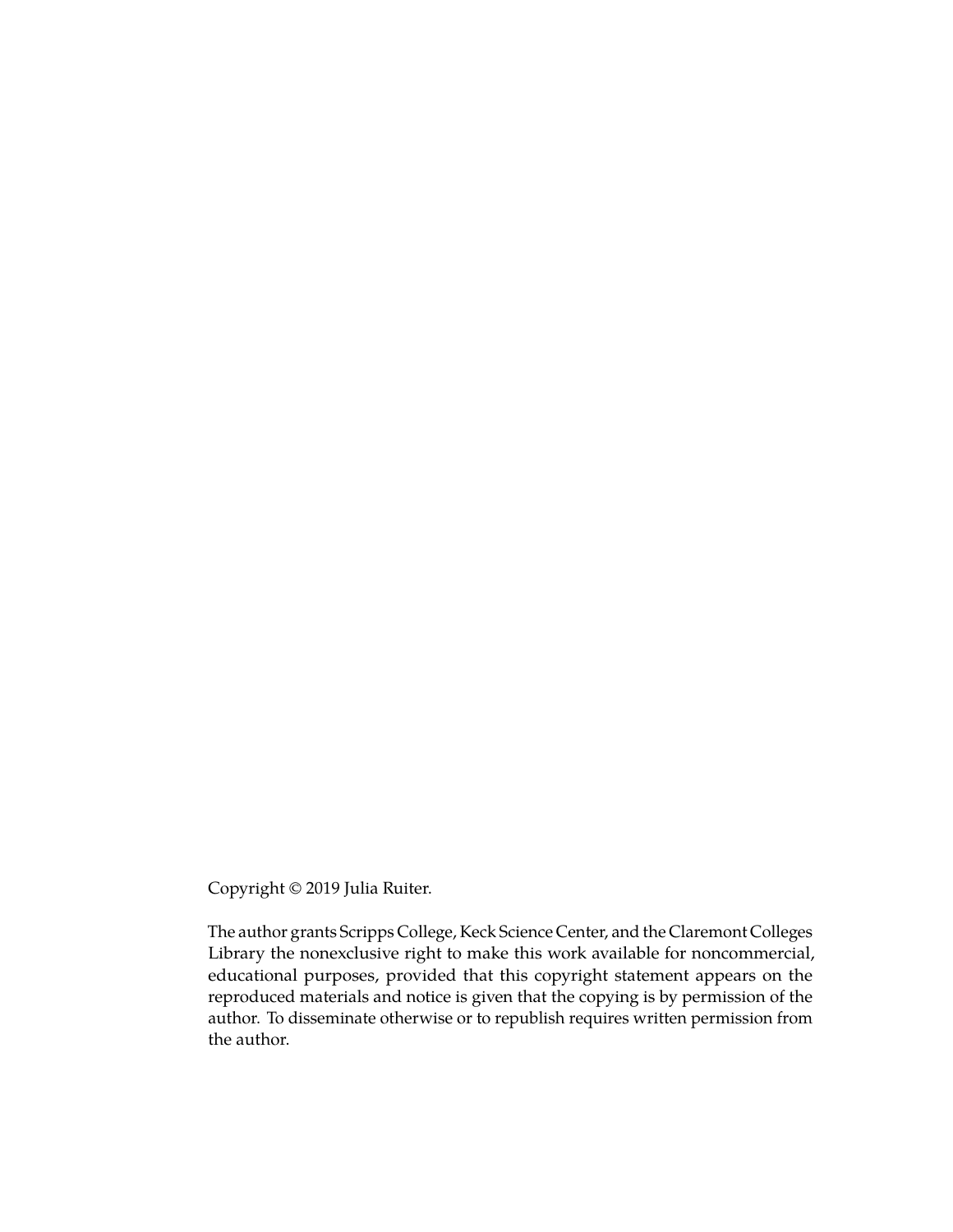## **Abstract**

Although dynamical systems have a multitude of classical uses in physics and applied mathematics, new research in theoretical computer science shows that dynamical systems can also be used as a highly secure method of encrypting data. Properties of Lorenz and similar systems of equations yield chaotic outputs that are good at masking the underlying data both physically and mathematically. This paper aims to show how Lorenz systems may be used to encrypt text and image data, as well as provide a framework for how physical mechanisms may be built using these properties to transmit encrypted wave signals.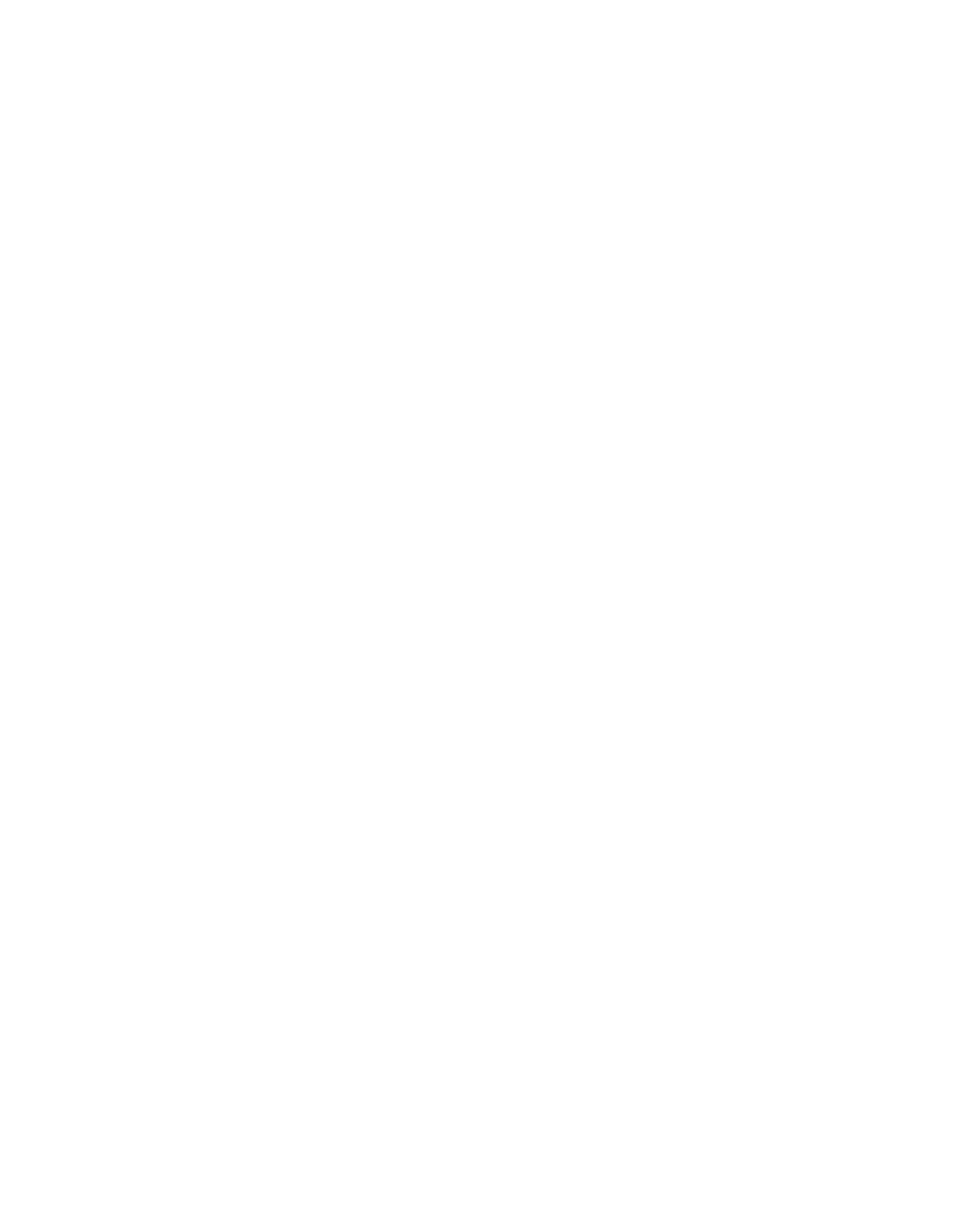## **Contents**

| Abstract    |                                                                  | iii |
|-------------|------------------------------------------------------------------|-----|
| 1           | Lorenz, Liu, and Other Chaotic Systems                           | 1   |
| $2^{\circ}$ | Cryptography                                                     | 9   |
| 3           | Visual Static: Using Dynamical Systems to Encrypt Photographs 13 |     |
| 4           | Synchronised Chaos: Using Dynamical Systems to Encrypt Sound 19  |     |
| 5.          | <b>Goals and Future Work</b>                                     | 23  |
|             | <b>Bibliography</b>                                              |     |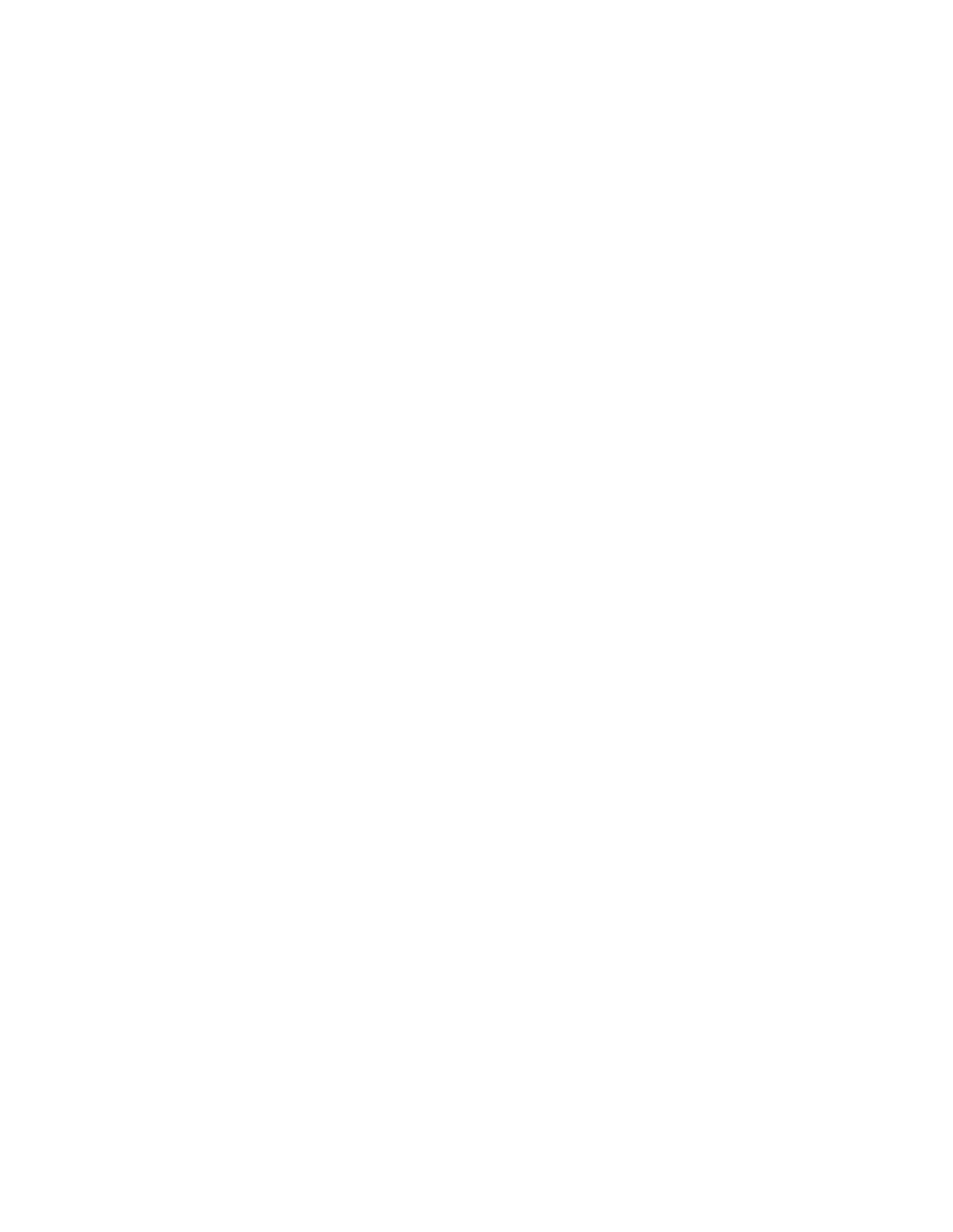## **List of Figures**

| 1.1 Lorenz System where $r = 28$ , $\sigma = 10$ , and $b = 8/3$ . $\cdot \cdot \cdot$ 2  |  |
|-------------------------------------------------------------------------------------------|--|
| 1.2 Lorenz System where $r = 28$ , $\sigma = 1$ , and $b = 8/3$ 4                         |  |
| 1.3 Chen system $\dots \dots \dots \dots \dots \dots \dots \dots \dots \dots \dots \dots$ |  |
|                                                                                           |  |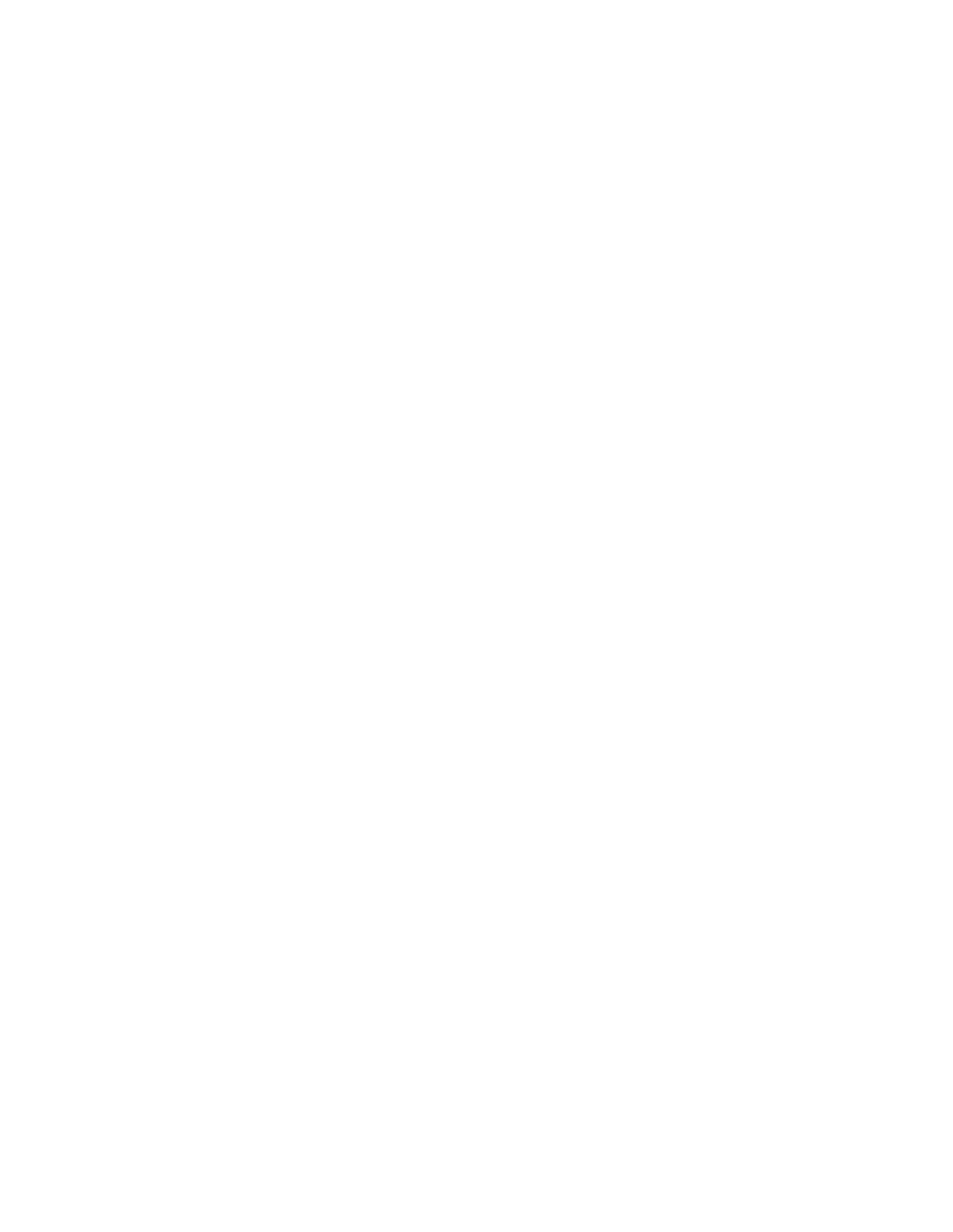### **Chapter 1**

## **Lorenz, Liu, and Other Chaotic Systems**

Thanks to *JurassicPark*, most everyone is familiar with the idea of the "Butterfly Effect": the idea that one small perturbation in the present can set the future on a wildly different course. This idea comes from Ed Lorenz, chaos theory's pioneer, and his observations of dynamical systems with strange attractors, that is, systems of equations that have an element of chaos built into them. These systems are a part of the family of Lorenz equations and are of the following form:

$$
\begin{cases}\n\dot{x} = \sigma(y - x) \\
\dot{y} = rx - y - xz \\
\dot{z} = xy - bz\n\end{cases}
$$
\n(1.1)

where the dot denotes the first time derivative of each variable, and with the Prandtl number (σ), Rayleigh number(*r*), and *b* all greater than 0. The aperiodic nature of this system defined by a total lack of fixed points and quasiperiodic orbits for any initial trajectory means that the outcome is very sensitive to its initial conditions. The deterministic nature of the system, the fact that its irregularity comes not from randomness, but the nonlinear relationships of variables, means that once the initial conditions have been set, the outcome at any given time  $t_0$  is always going to give the same values *x*, *y*, *z*. These two attributes make the Lorenz equations a very good candidate for an encryption system (more on that in the next chapter).

J.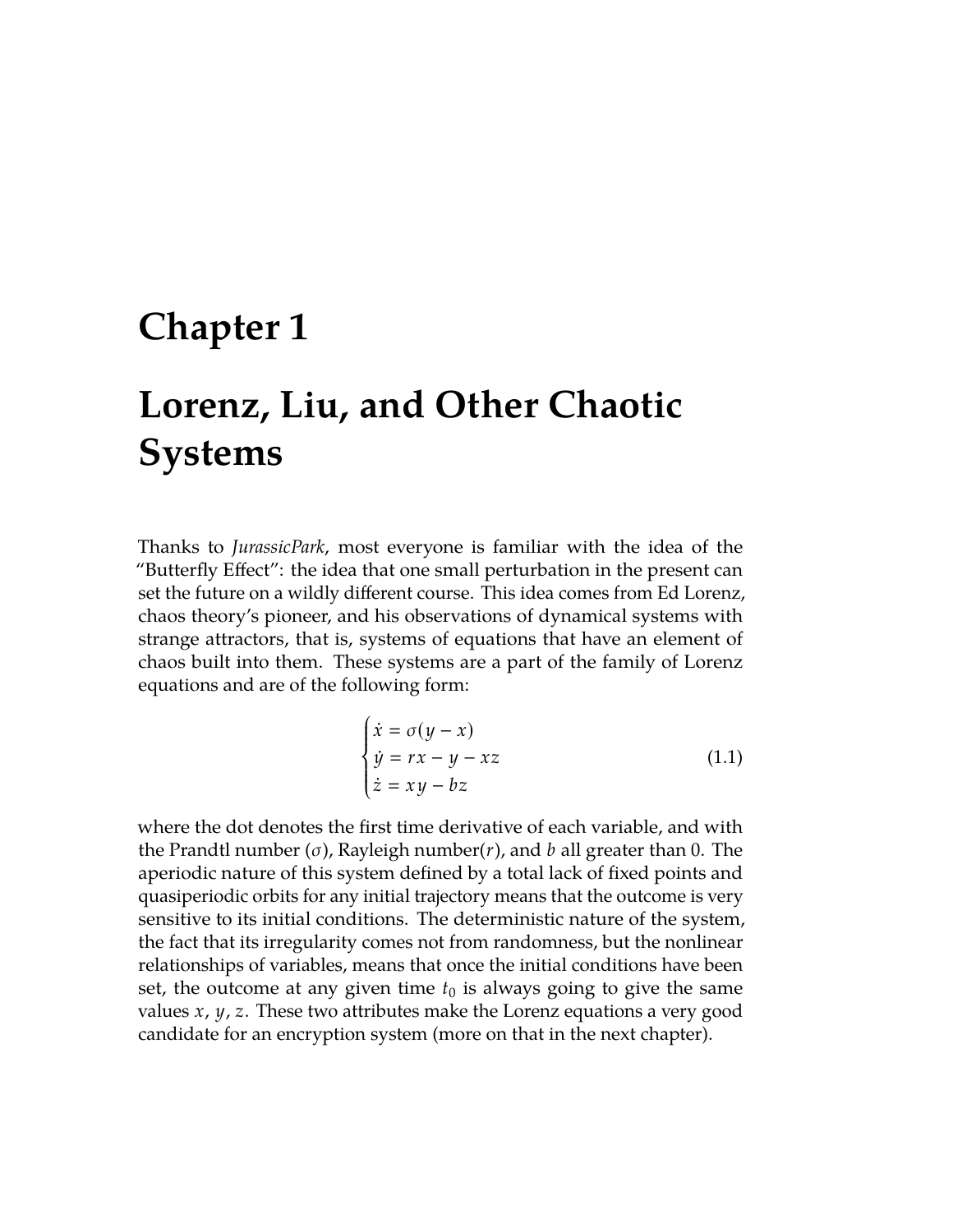**2** Lorenz, Liu, and Other Chaotic Systems



**Figure 1.1** Lorenz System where  $r = 28$ ,  $\sigma = 10$ , and  $b = 8/3$ . \*

In other words, chaotic systems have a dense orbit, meaning that the system has at least two orbits that are sensitive to the initial conditions, thus excluding systems with only one cycle as well as systems consisting of just an equilibrium point which are systems with clear orbits in their phase space (to be defined in glossary).

The most notable feature of the Lorenz systems is that it contains a strange attractor. An attractor is a subset A of the system's phase space where the neighborhood of A is defined as being the basin of attraction,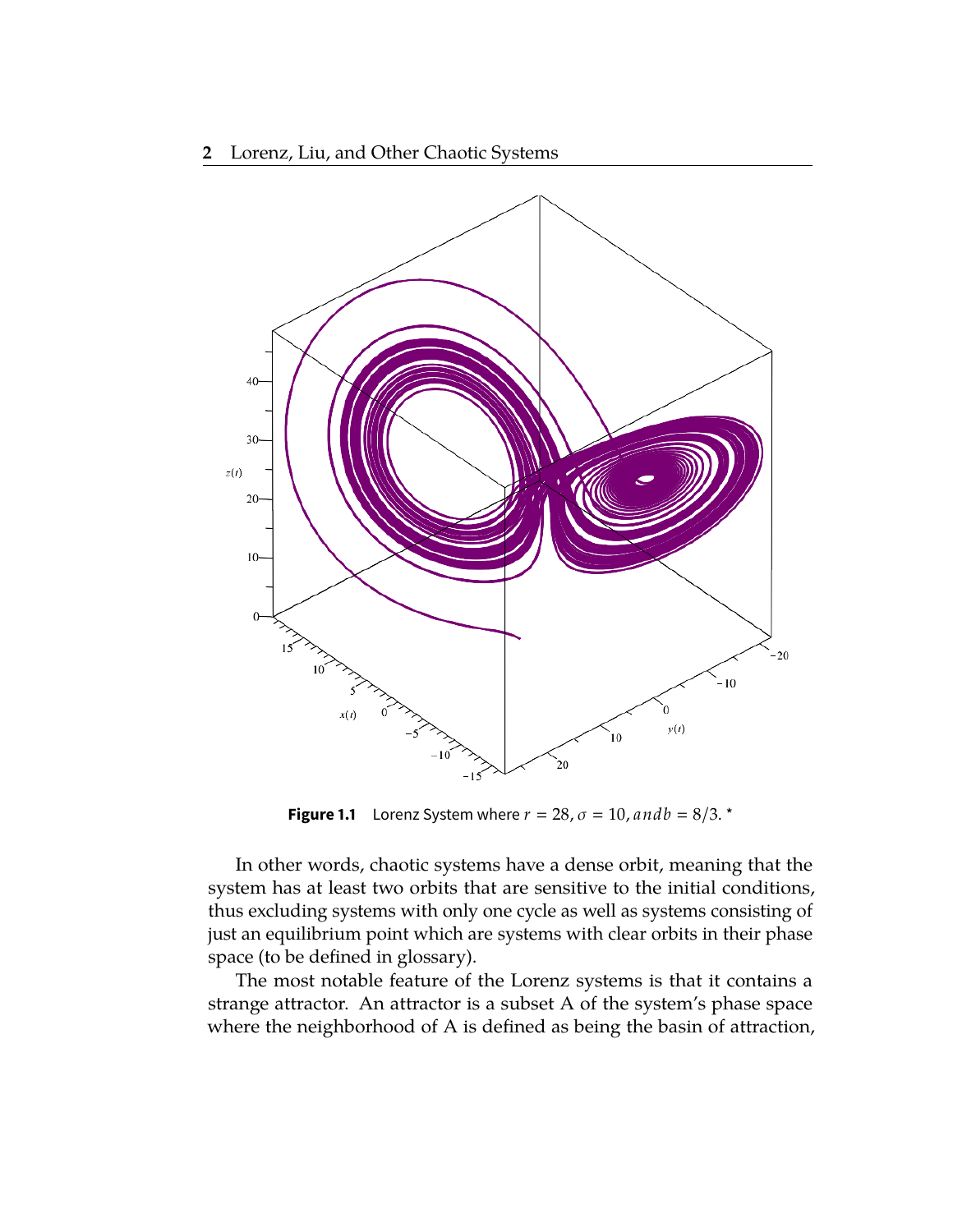the basin of attraction being the region of phase space where the system starts to show cyclic action, usually resulting in a stable orbit, or condensing towards a point. Strange attractor differ, however, in that given any two points arbitrarily close to each other in one orbit, several orbits later will be arbitrarily further away, rather than same ot closer. It is this quality that makes the system chaotic.

What is important to note, though, is that not all values of  $r$ ,  $b$ , and  $\sigma$  will yield a chaotic system. An analysis of the bifurcation diagrams (a diagram that shows values for which there are stable and unstable equillibria) of *r* help explain why only certain values work.

for Lorenz systems, there is always an equilibrium at the origin  $(0,0,0)$ , this is true of any variation of the Lorenz system, using any values *b*, *r*, and σ. However, if *r* > 1, then other critical points appear:

$$
(\sqrt{b(r-1)}, \sqrt{b(p-1)}, (r-1)) \tag{1.2}
$$

$$
(-\sqrt{b(r-1)}, -\sqrt{b(p-1)}, (r-1))\tag{1.3}
$$

which means the system exhibit cyclical behaviour if and only if *r* and σ are positive and have the property that:

$$
\sigma > b + 1 \tag{1.4}
$$

$$
r > \sigma \frac{\sigma + b + 3}{\sigma - b - 1} \tag{1.5}
$$

because of that, the original version of the Lorenz system (and the one used later in this text) is usually restricted to values close to:

$$
\begin{cases}\nr = 28 \\
b = \frac{8}{3} \\
\sigma = 10\n\end{cases}
$$
\n(1.6)

which are the original set of values that Lorenz accidentally discovered that exhibited chaotic behaviour.

What happens if the variables don't all fall in this range? Take this example where only the value of σhas been altered: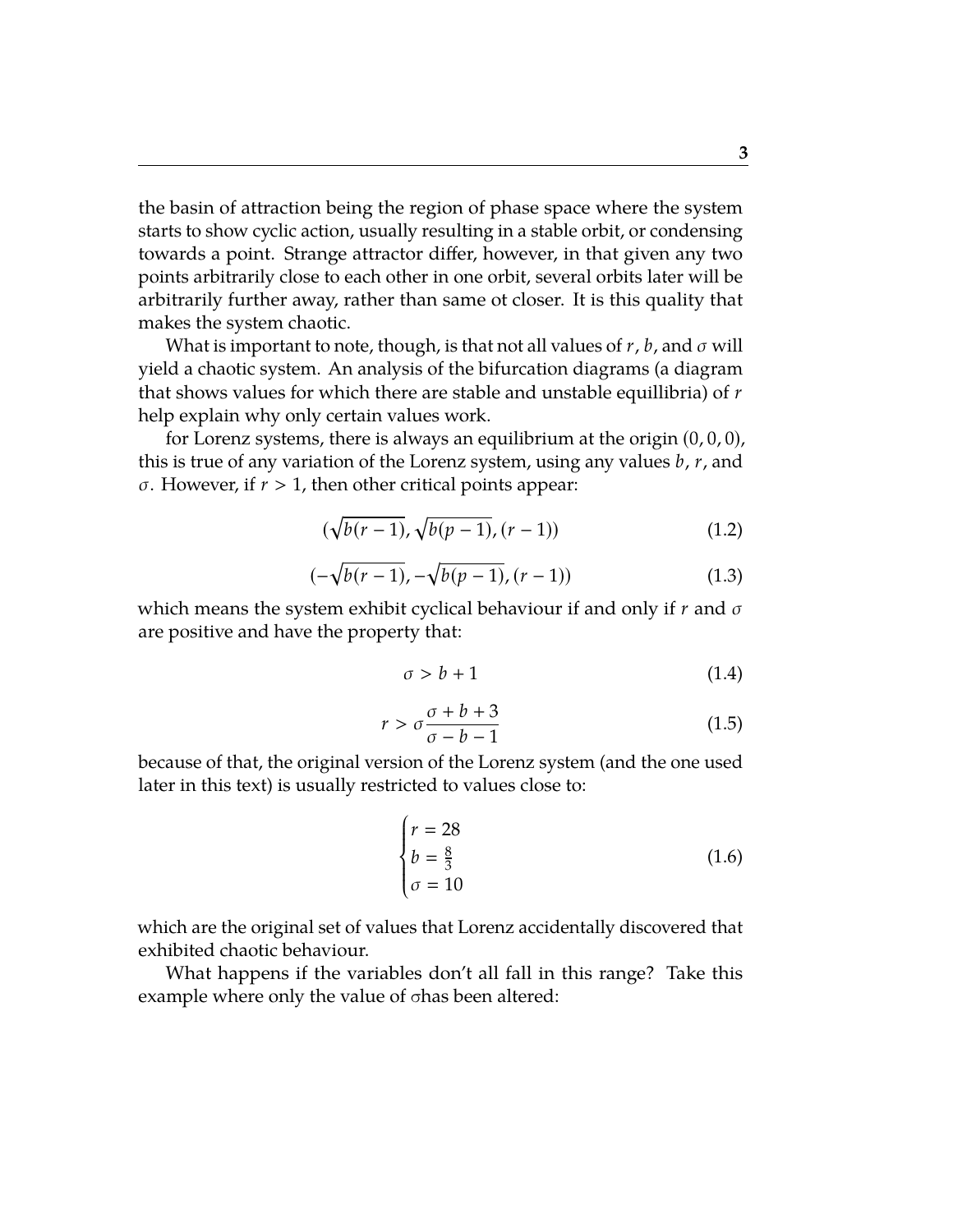

**Figure 1.2** Lorenz System where  $r = 28$ ,  $\sigma = 1$ , and  $b = 8/3$ 

As you can see, the resulting graph is not at all chaotic, with x, y, and z all having a fixed limit (regular attractor) as time goes to infinity, or otherwise exhibiting standard actions as dynamical system. This means that distance between two points at t0 will always be larger than the distance between those points at a later *t*1, meaning that it is easy to predict how the system behaves over time. Because of the predictability, a Lorenz system with these parameters cannot be used to encrypt information, as values follow a predictable pattern. For that reason, we will only consider Lorenz systems with chaotic action (like those mentioned at the beginning of the chapter) as candidates for strong encryption.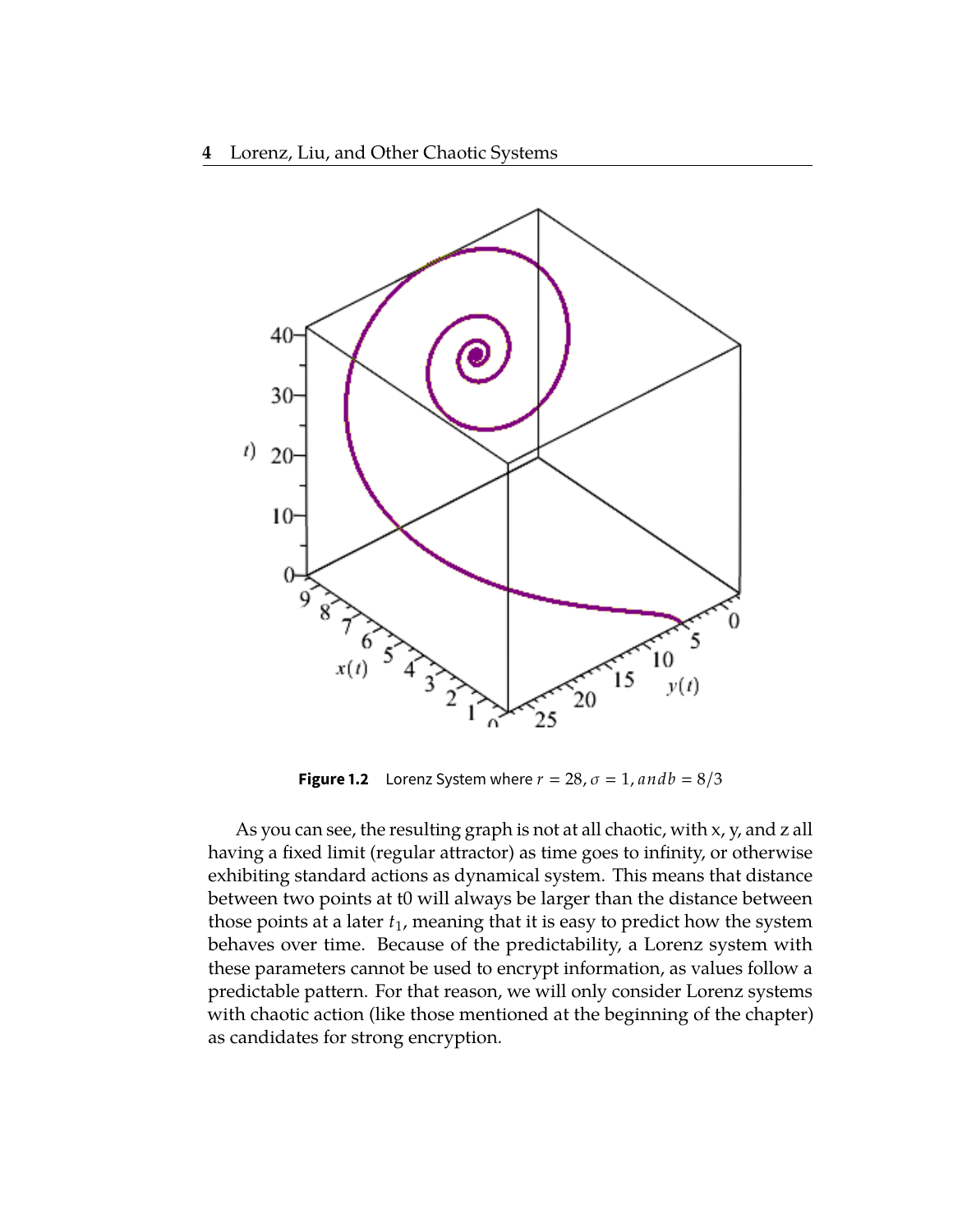### **1.0.1 Liu and Chen Systems**

Lorenz systems are not the only type of dynamical system that exhibit this sort of chaotic behaviour. Two other systems, Liu and Chen, are variations of the Lorenz system, with slightly different dependencies and thus different usable chaotic parameters.

Although it is a bit difficult to see, the Chen and Liu systems actually shows greater levels of chaos that the Lorenz system, and thus are better candidates for chaotic encryption. Because of this, these systems, though only discovered in the past 15 years, are most often used and referenced in current publications in this field.

Take the Chen system:

J.

$$
\begin{cases}\n\dot{x} = a(y - x) \\
\dot{y} = (c - a)x + cy + xz \\
\dot{z} = xy - bz\n\end{cases}
$$
\n(1.7)

which is chaotic for values close to  $\{a, b, c\} = \{35, 3, 28\}$  (note, the last parameter is the same as that of the Lorenz system since the path of z is still depended on the same interaction of x and y). The Chen system is more volatile in its changes in x and y than the Lorenz system, meaning there is a larger variability in what {*x*, *y*, *z*} values are output at any adjacent values t, thus making the system harder to predict.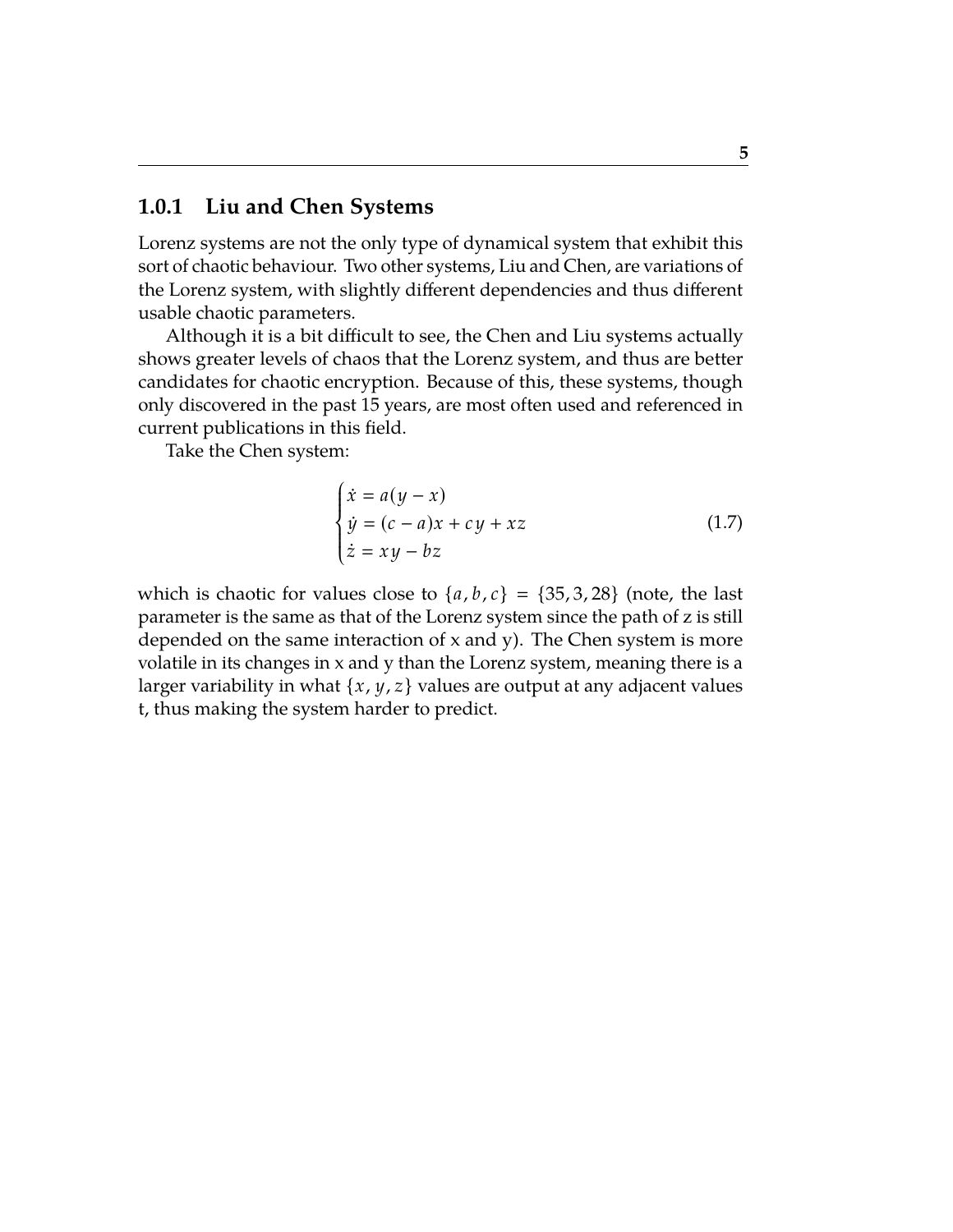

**Figure 1.3** Chen system

Now take the Liu system:

$$
\begin{cases}\n\dot{x} = a(y - x) \\
\dot{y} = bx - kxz \\
\dot{z} = hx^2 - cz\n\end{cases}
$$
\n(1.8)

Figure 1.4 general Liu system which is chaotic for values close to {*a*, *b*, *c*, *k*, *h*}  $\{10, 40, 2.5, 1, 4\}$ . This system is not only more chaotic (thanks to the x squared term in the z-partial), but because it has so many more fixed parameters than the other systems, is even harder to decrypt. And because of the nature of chaotic systems, even being 0.00000001 off from any one initial condition can drastically change the output values.

J.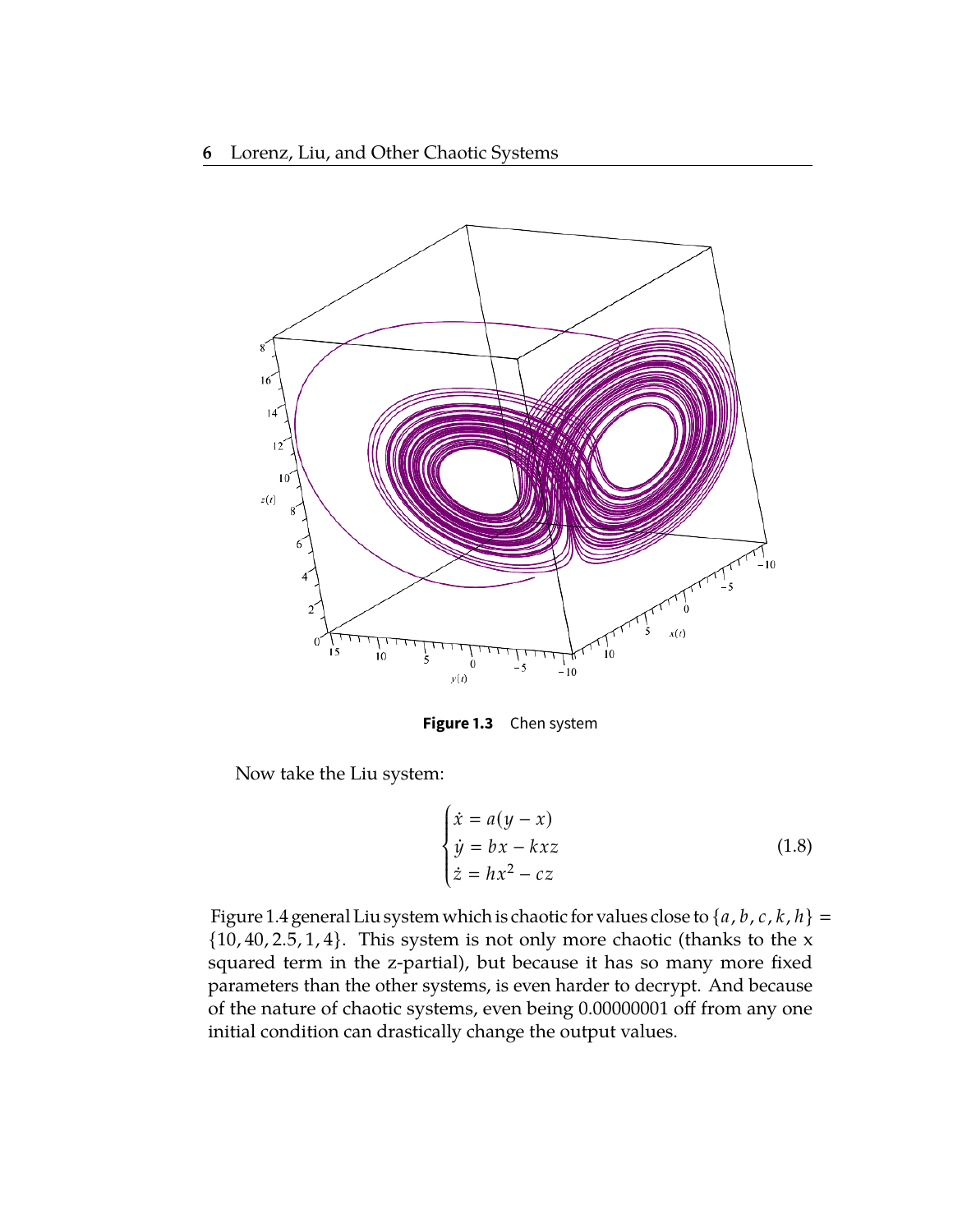

**Figure 1.4** Liu system

Although these two systems, like the origincal Lorenz system, can only create chaotic outputs given a narrow range of constant parameters, again,but because the systems are continuous, there are infinite possible starting inputs that yeild vastly different "butterfly graphs. This sensitivity will become important in the next chapter when we talk about cryptographic applications of Lorenz and Lorenz-like systems.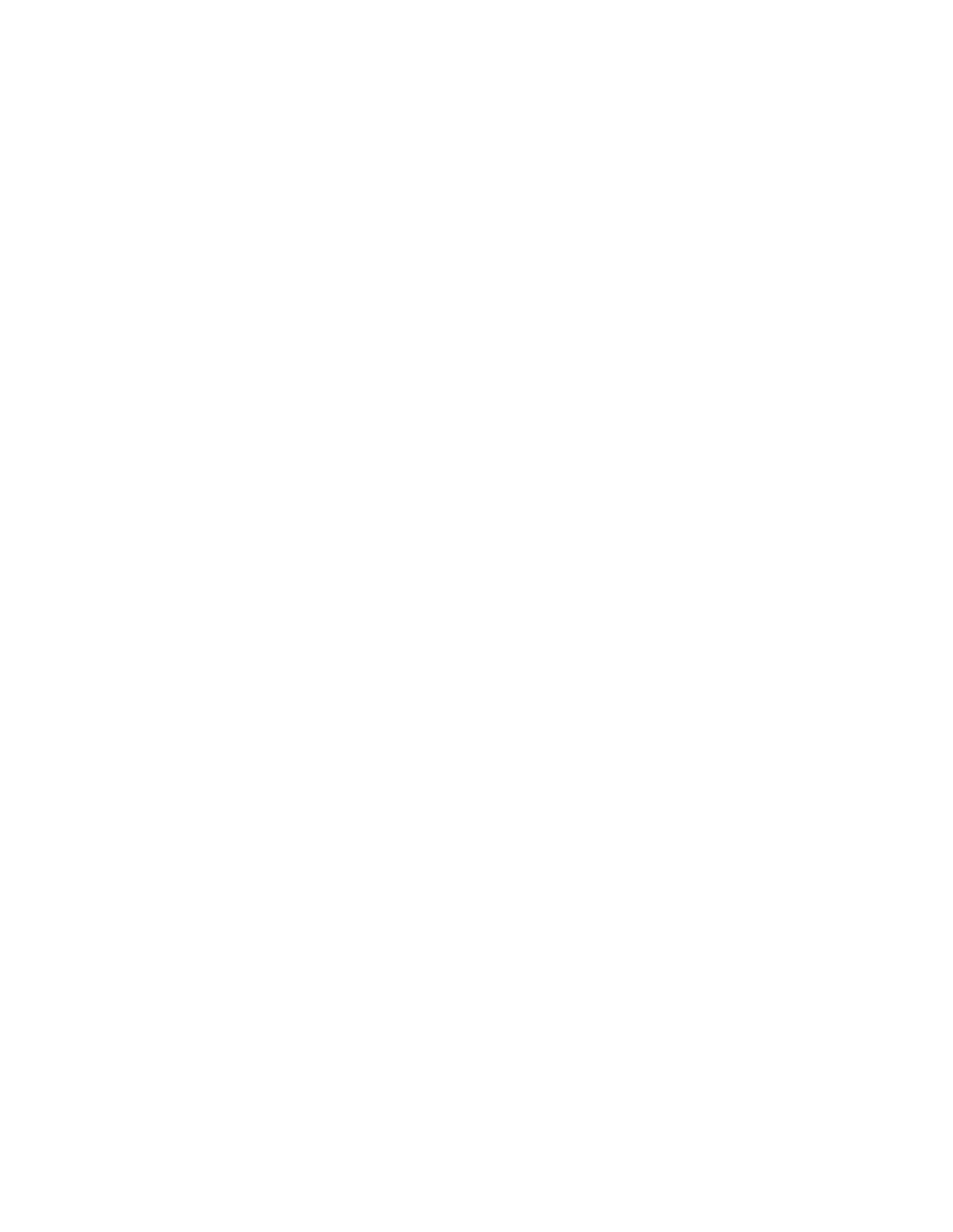# **Chapter 2 Cryptography**

At the core of cryptography is one premise: Alice wants to send a message to Bob, but is afraid of Eve intercepting and reading it. Alice has no control over whether or not Eve will or won't get ahold of her correspondences, but she is able to control how easy it is for Eve to interpret and thus understand the content of the message. However, Bob still needs to be able to decypher the contents of the message that is being sent to him, so Alice must come up with some sort of reversible system that will mask her message; a method that successfully allows for both of these criteria is called a *cryptosystem*.

Cryptosystems can range from the familiar Caesar Cyphers from passing notes in elementary school to complex numerical systems only solvable by computers. A good cryptosystem is one that is very difficult, or even impossible, to decrypt unless you have a particular set of information known as a *key*. The difficulty of encoding, or encrypting, the message is irrelevant to the strength of the cryptosystem, but certainly the easier it is to encrypt, the more useful of a system it is. In order to explain how exactly Liu, Chen, or Lorenz equations make a foundation for a reliable cryptosystem, I will compare it to a simpler system, then explain the particular advantages of *Chaotic encryption* over other methods.

### **2.0.1 Choosing a Key**

"Buj'i we rqsa je jxu Squiqh Sofxuh unqcfbu", or rather, "Let's go back to the Caesar Cypher example".

A cryptosystem's key is the transform from the original message to the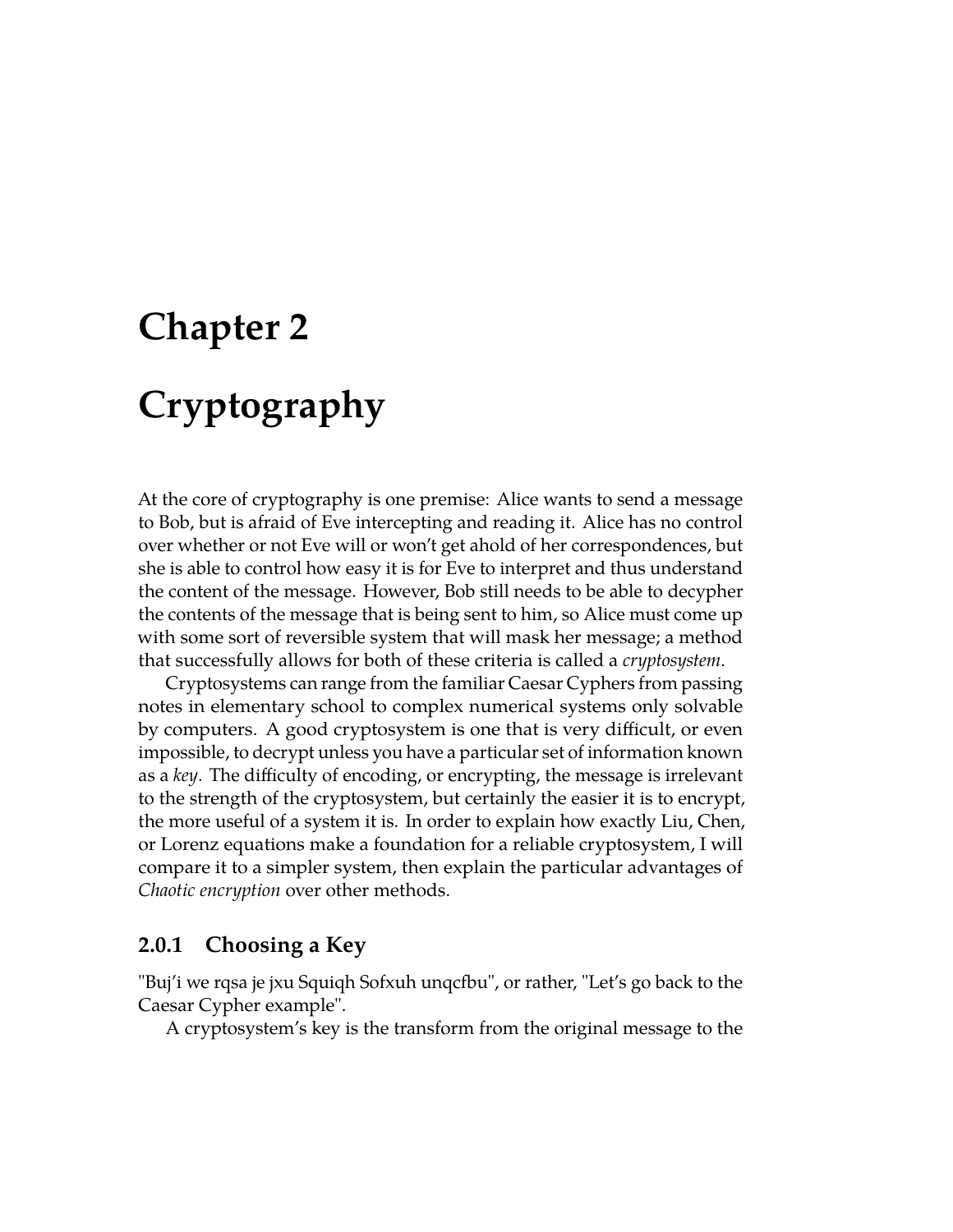encrypted one. In this case, it's clear that there's a one for one substitution for each character and, in particular, that shift is 16 letters to the right; therefore the key is 16. All Bob has to do to read Alice's message is use the key in some sort of function in order to invert the decryption; so here, shift 16 characters to the left. Remember, a good cryptosystem is largely dependent on choosing good keys. It is obvious that there are only 26 possible keys to choose from, and setting the key equal to 26 is a very poor decision. Even 13 is a bad idea since it is a common key used for Caesar Cyphers and Eve would likely figure out that key quickly. If Eve figures out the key, or manages to find some other method of breaking the system (say, by using a code breaker she finds online), then the system is compromised and no longer a secure means of communication.

We can extend this idea to other cryptosystems–every encryption method will have its trivial keys, redundant keys (for the above example, a key of 42 would yield the same result, as would -10), and keys that simply just don't work (how on Earth would you shift 1.75 letters to the right?!). However, it is not always easy to tell if a chosen key will work. One might think that any values (*a*, *b*, *andr*) can work in the differential equations, but because of the nature of *Strange Attractors* inherent to these types of graphs, that's not always the case. As we saw in the previous chapter, some values yield a predictable graph, meaning that Eve could use the encrypted message to fairly easily create a model and break the code.

Other values may yield other strange results, like cyclic outputs. If you were to draw a steady state diagram of these degenerate systems, you would see cycles in the graphs, meaning that two different input values can encrypt to the same value, and Bob wouldn't know which output is correct, if he even realizes the redundancy at all. So while it is certain that there are infinite values of (*a*, *b*, *andr*) that will produce chaotic output and therefore make good keys, it is nice to know that there is a smaller subset of that infinity that are easy to find as well as *guaranteeing* non-degeneracy. These keys ensure a secure system because, unless Alice and Bob agree on a trivial key (say, some nice round number close to the base Lorenz parameters), it would be near impossible for Eve to brute force break the system by trying every possible key because there are infinitely many of them.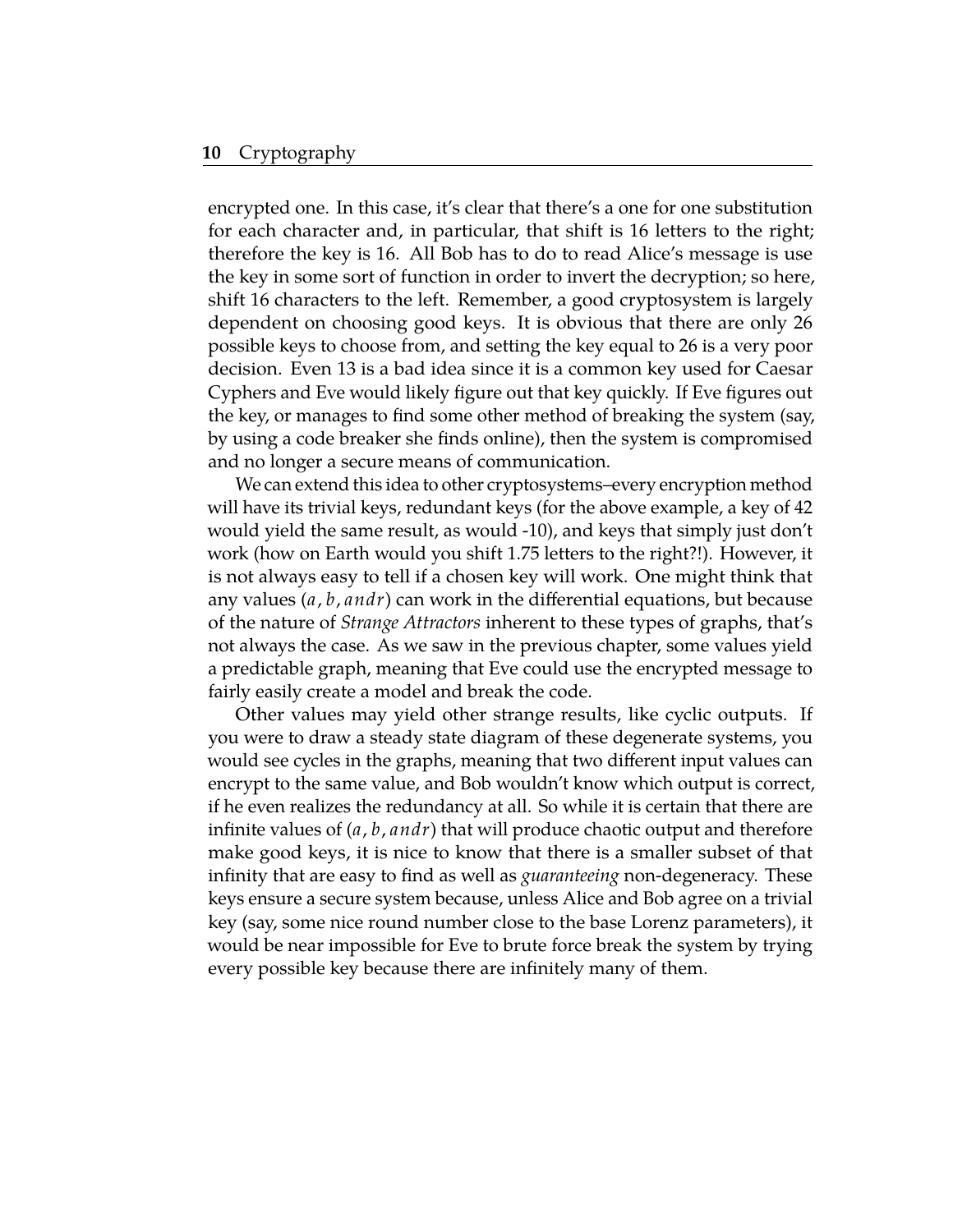### **2.0.2 Creating an Encryption System**

Every cryptosystem has three components: (*c*)–the encrypted message, (*k*)– the key, and  $(h)$ –the function the transform  $(c)$  back to the original message (*m*). In the earlier example, each element of (*c*) had a 1:1 correspondence to an element of (*m*), and this is true for nearly all cryptosystems, for ease of encoding and decoding, particularly on the recipient's end. Ideally, rather than have to solve each element individually (as one might do in a symbol substitution cypher), you will have a function (*h*) that will either directly give you the decoded message, or at least make it faster to decode each ensuing component of the message after the first. Generally for any cryptosystem, these components will be defined by the functions:

$$
c = e(m, k) \tag{2.1}
$$

$$
m = h(c) \tag{2.2}
$$

$$
c \neq m \tag{2.3}
$$

where (*h*) can be one or many functions in a system that decrypts (*c*) and where (*e*) is the function that encodes (*m*), but is not necessarily the inverse function of (*h*), particularly when (*h*) is a system of functions. It is also important to note that a cryptosystem may have multiple keys, or each party may have their own personal key that the other party may not know. (*h*) is determined by the type of system; all Lorentz systems have the same structure, where  $(h(c))$  is simply the set of differential equations and k the constant scalars (*a*, *b*, *r*, *c*, *k*). Generally, Alice will compute (*c*) and send it to Bob, who by prior arrangement knows (*k*) and therefore can decode the message using (*h*) and any other helper equations necessary.

How, exactly, (*c*) is transmitted is more flexible than with other cryptosystems. Typically, encoded messages would just be sent in written form or typed, and is then just a numbers game on the other side. However, physical chaotic systems also have the unique property in that they can synchronise with other systems, and therefore automatically decode if set to the same initial parameters, k. This flexibility is what makes for a promising future in audiovisual encryption.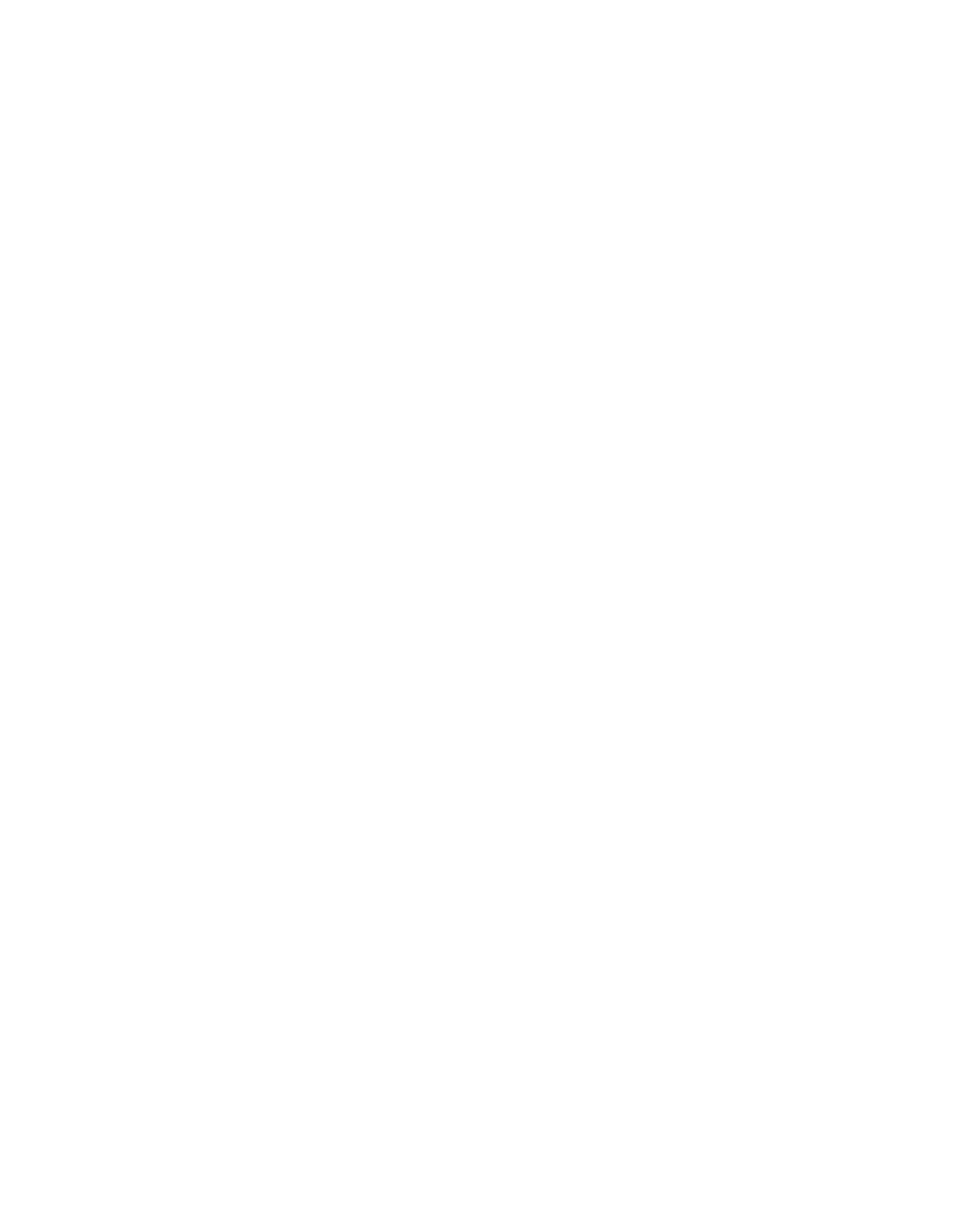### **Chapter 3**

## **Visual Static: Using Dynamical Systems to Encrypt Photographs**

In order to truly scramble the contents of an image, you must not only transform the color values of each pixel, but also randomize the location of each pixel in such a way that both sets of data minimize loss in the encoding/decoding process. Most encryption systems can only do the former, which is not sufficient for privacy since a lot of nearby pixels will be nearly the same color. Having almost the same RBG/BW values, these nearby pixels will transform to relatively nearby values in the encrypted state. This is not secure for two reasons: 1) a mapping of these values back onto a grid will still show the general outlines/contrast color locations as the original photo, and 2) knowing how close the transforms are to each other, one could use this to approximate the derivative values–which *are* the Lorenz transform equations, thus allowing anyone intercepting the image to possibly reconstruct it, and much easier with non-chaotic transform equations.

It is the element of chaos in Lorenz systems that allows for a truly unpredictable shuffling pattern, thus making image encryption more secure than ever before. One method of combining these two ideas into one cryptosystem has been proposed by a group of computer engineering in Istanbul. In this section, I will outline the method, as well as discuss ways in which this cryptosystem may be symplified.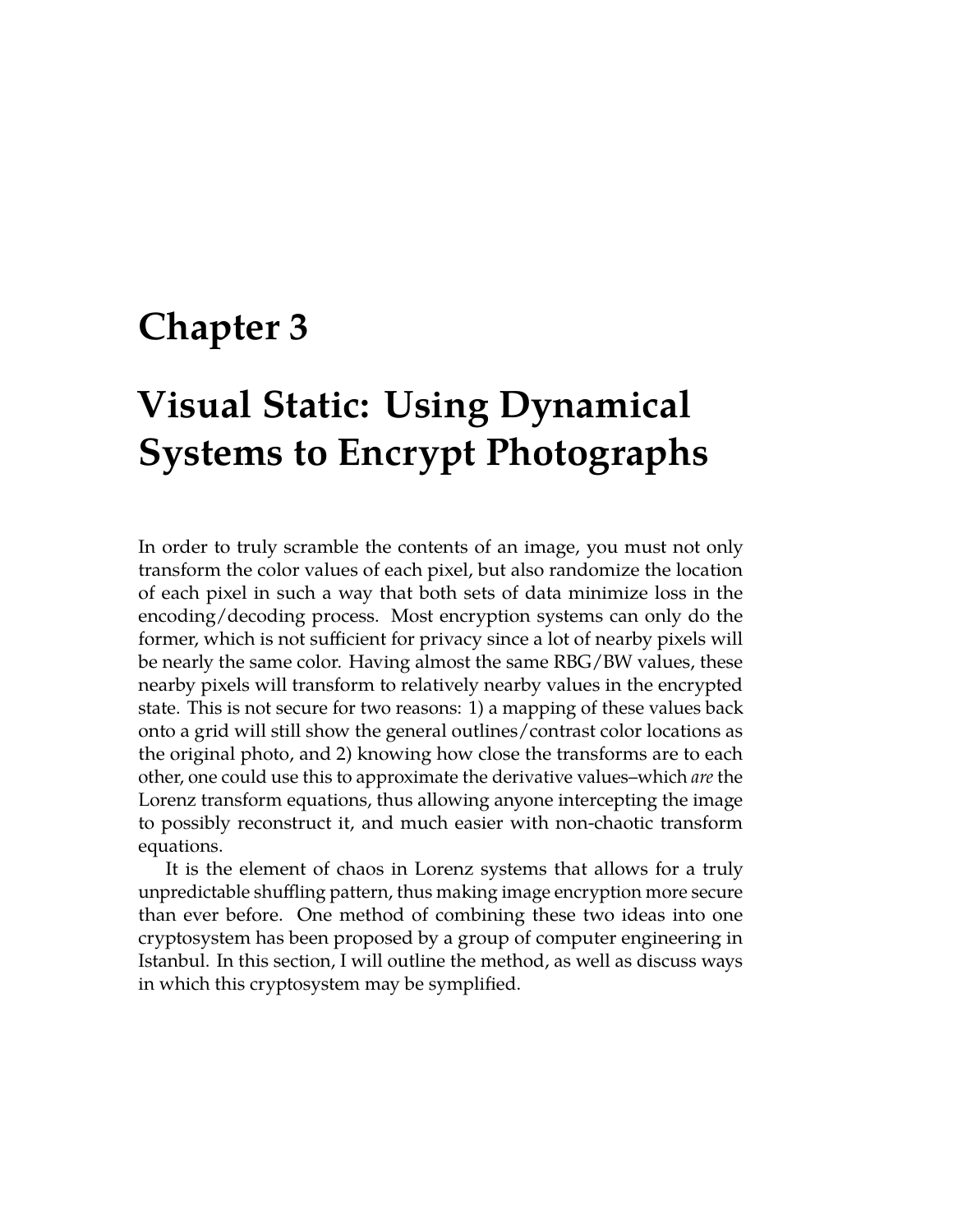#### **3.0.1 Proposed Image Encryption System**

Two non-Lorenz chaotic systems run in tandem:

$$
f(p) := p_{i+1} = \lambda_1 * p_i (1 - p_i)
$$
 (3.1)

$$
g(p) := p_{i+1} = \lambda_2 * p_i (1 - p_i)
$$
 (3.2)

one to encrypt the pixel color values denoted by  $(f(p))$ , and the other the pixel locations which we'll denote with  $(g(p))$ . In order to minimize number of keys needed, the researchers use the two variable bifurcation equations to make the transformation, rather than have the variables depend on each other as in Lorenz-like systems. This makes sense since they took care to make sure the two encryption systems use different  $\lambda$ values. Since there are a finite number of pixel color values (256 each for red, blue, green, and brightness), and there are a finite number of pixels in the image, all (*xi*+1) and  $(y_{i+1})$  values are discrete and greater than or equal to zero. This means that there are a discrete number of outputs to both  $(g(p))$  and  $(f(p))$ . The outputs for  $(f(p))$  and  $(g(p))$  need to be set to discrete values in order to make a new image. This is done by taking a step down function, then taking  $(f(p))$  modulo 256 and  $(g(p))$  modulo the number of pixels in the image. Finally, the outputs of these functions for each pixel are paired together, then reordered in ascending order based on (*g*(*p*)).

#### **3.0.2 Possible Improvements**

It may seem that due to the chaotic nature of the transform equation, it should not be necessary to have two separate lambda values, especially since the outputs will be on different scales anyway sue to the different modulo values. However, this is not enough, as nearby pixels have nearby color values and therefore nearby transformations. If the same lambda is applied to both parameters, the new transform locations will also be nearby, and nearly the same color. However, this can be solved by using a different type of chaotic equation; the Liu system we looked at back in Chapter 1 shows that nearby small values oscillate, and oscillate in unpredictable patterns. If a large enough lambda is chosen, the nearby pixels will be less correlated to each other due to higher variation in derivative, and thus it is far more likely for other pixels from other parts of the image to end up nearby as well.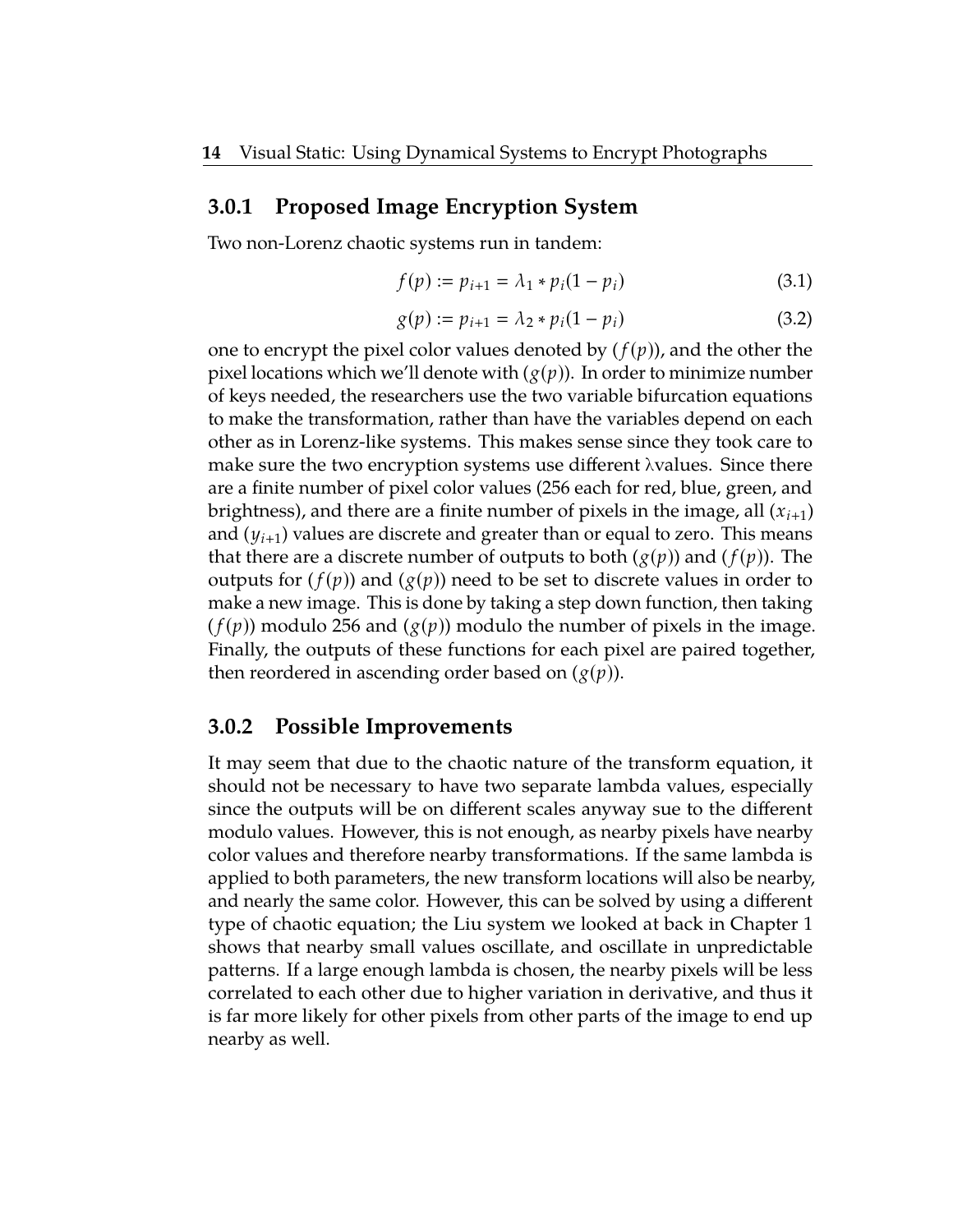### **3.0.3 Plotting Bifurcation Diagrams in Python**

This is the base Python code I used to plot the bifurcation diagrams of the various chaotic systems trying to understand where Yavuz, et. al got their "seed values", or (*r*) key values for the transformation. The publication was vague on the exact numbers used, but after some trial and error, it became clear that any value of lambda would work, as long as the  $(x_i)$  and  $(y_i)$ values are discrete, which they are since they respond to pixel location and color values, with the lambda determining how chaotic the resulting system is (the more bifurcations present, the more chaotic the system). This code is based on an open source GitHub repository owned by "Alain1405" which uses a numerical approach to solve differential equations. Simply replace the return line in "def logisticeq $(r,x)$ " with your 2 parameter differential, and adjust the plot limits if needed.

```
import numpy as np
import matplotlib.pyplot as plt
# Logistic function implementation
def logisticeq(r,x):
    return r*x*(1-x)
# Iterate the function for a given r
def logistic_equation_orbit(seed, r, n_iter, n_skip=0):
    X_t = []
    T = \lceil \rceilt=0x = seed;# Iterate the logistic equation, printing only if \ \ \backslashn_skip steps have been skipped
    for i in range(n_iter + n_skip):
         if i >= n_skip:
             X_t, \alphappend(x)T.append(t)
             t+=1x = \text{logisticeq}(r, x);
```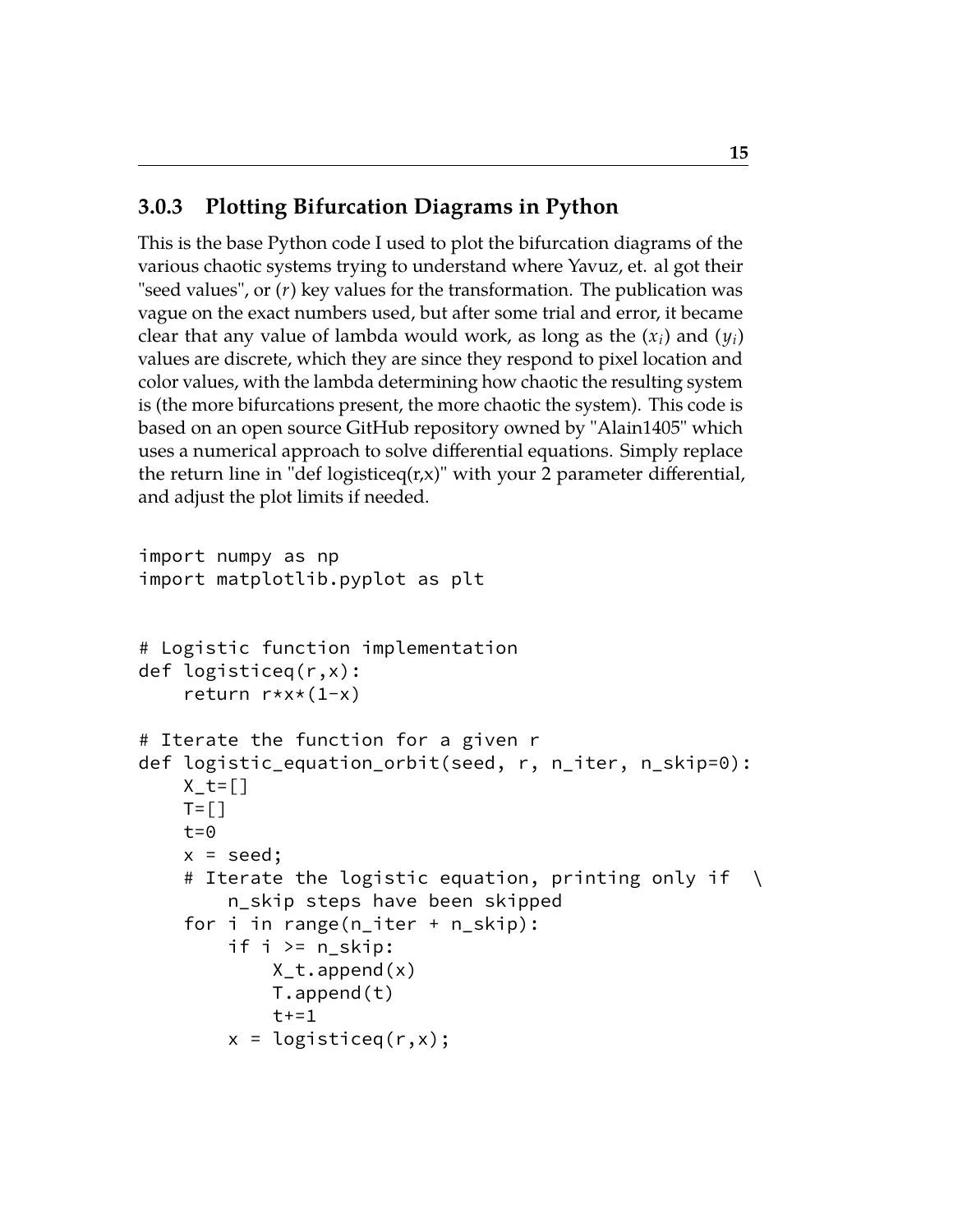```
# Configure and decorate the plot
    plt.plot(T, X_t)
    plt.ylim(0, 1)
    plt.xlim(0, T[-1])plt.xlabel('Time t')
    plt.ylabel('X_t')
    plt.show()
# logistic_equation_orbit(0.1, 3.05, 100)
# Create the bifurcation diagram
def bifurcation_diagram(seed, n_skip, n_iter, step=0.0001, \
        r min=0):
    # Array of r values, the x axis of the bifurcation plot
    R = \lceil \rceil# Array of x_t values, the y axis of the bifurcation plot
    X = \lceil# Create the r values to loop. For each r value we will \setminusplot n_iter points
    r<sub>r</sub> ange = np.linspace(r<sub>min</sub>, 4, int(1/step))for r in r_range:
        x = seed;# For each r, iterate the logistic function and \setminuscollect datapoint if n_skip iterations have occurred
        for i in range(n_iter+n_skip+1):
             if i \ge n_skip:
                 R.append(r)
                 X.append(x)
             x = \text{logisticeq}(r, x);# Plot the data
    plt.plot(R, X, ls='', marker=',')
    plt.ylim(0, 1)
    plt.xlim(r_min, 4)
    plt.xlabel('r')
```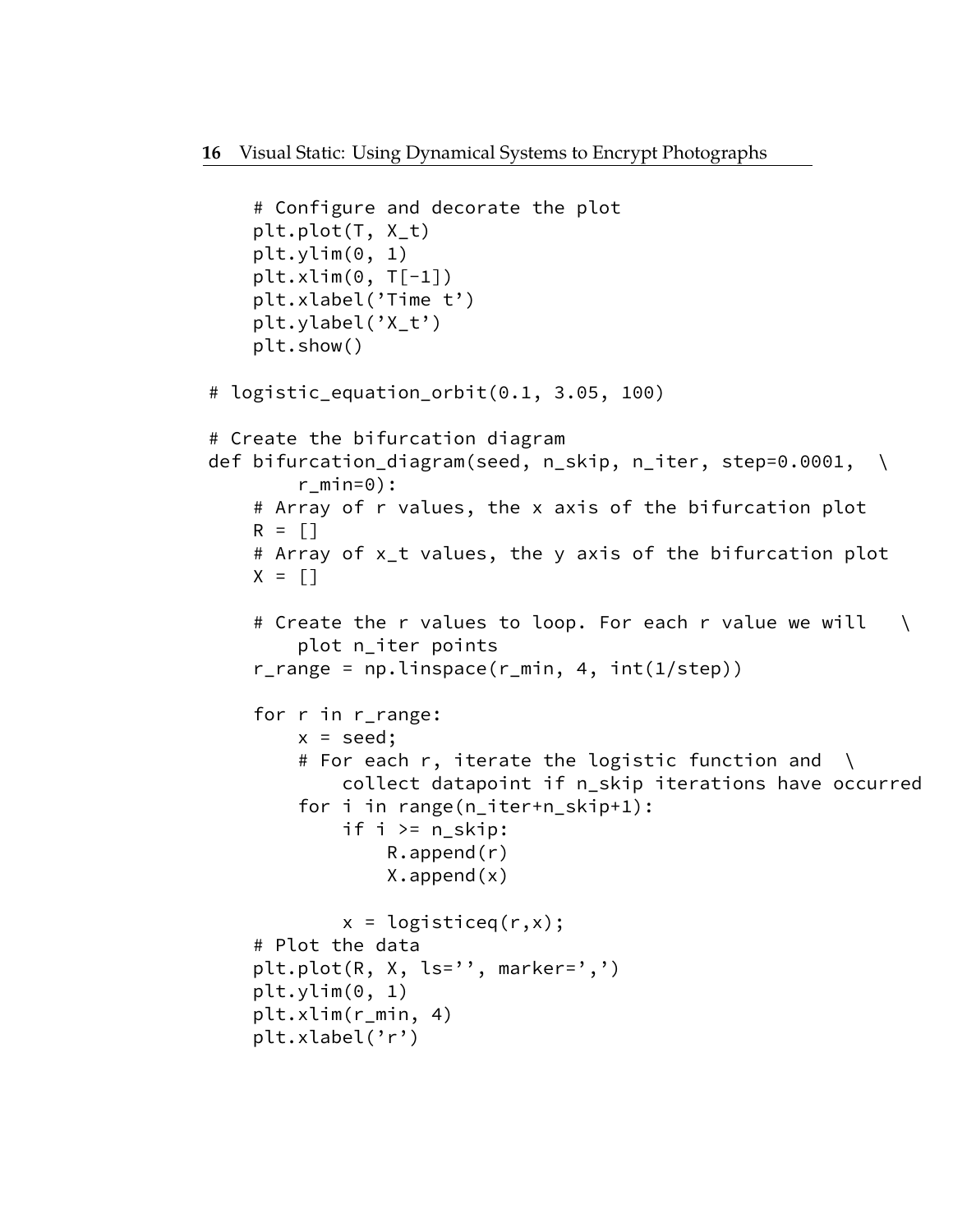plt.ylabel('X') plt.show()

bifurcation\_diagram(0.2, 100, 5)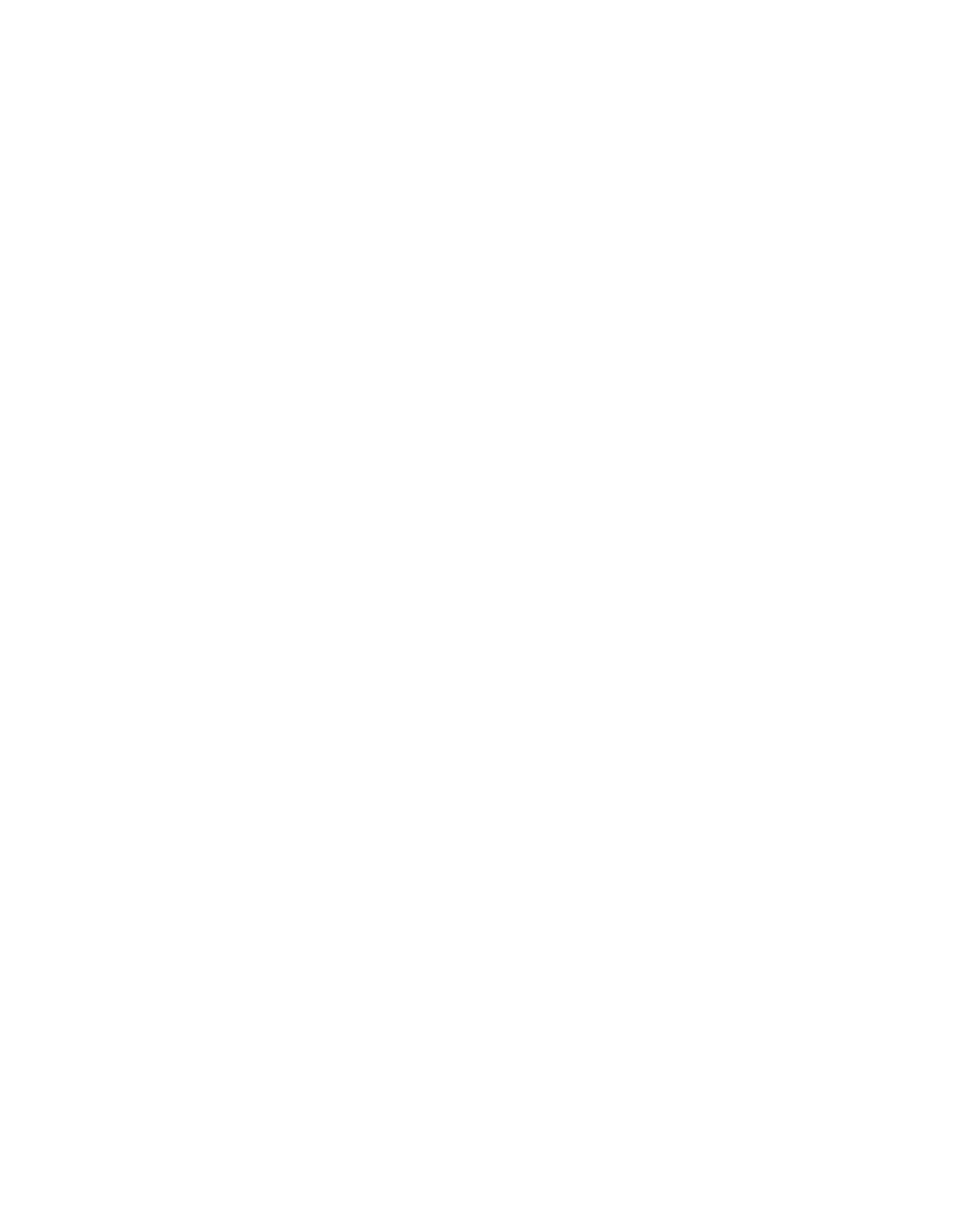## **Chapter 4**

## **Synchronised Chaos: Using Dynamical Systems to Encrypt Sound**

One advantage chaotic encryption has over other methods is that it can encrypt all kinds of data, from text, to images, to even sound. For sound, it is possible to have coupled chaotic systems–two or more remote oscillators that exhibit the same relationships in patterns of motion, allowing for secure communication over large distances. This coupling property was originally theorized in 1989 by Pecora and Carroll based off of nonlinear spin wave properties in magnetic materials. Systems can be synchronised by transmitting waves from the "master" system to the receiver system(s), although inexplicable, the more systems were coupled, the greater the lag time in oscillations between units. It is important to note that the units to not have the exact same motion, but rather that their range of motion is proportionally similar in terms of components.

However, the audio encryption done using the Pecora-Carroll method differs from the previous chaotic encryption methods mentioned. While earlier systems used Lorenz equations as a transformation function to receiver, this method uses the chaos as a shielding "drone" under the transmitted message. Rather, the message itself isn't encoded, but it is like a cryptosystem in that it requires the other party to know the parameters. Here, the Lorenz system itself is the key–it tells Bob what to "noise" to filter out of the transmitted message c.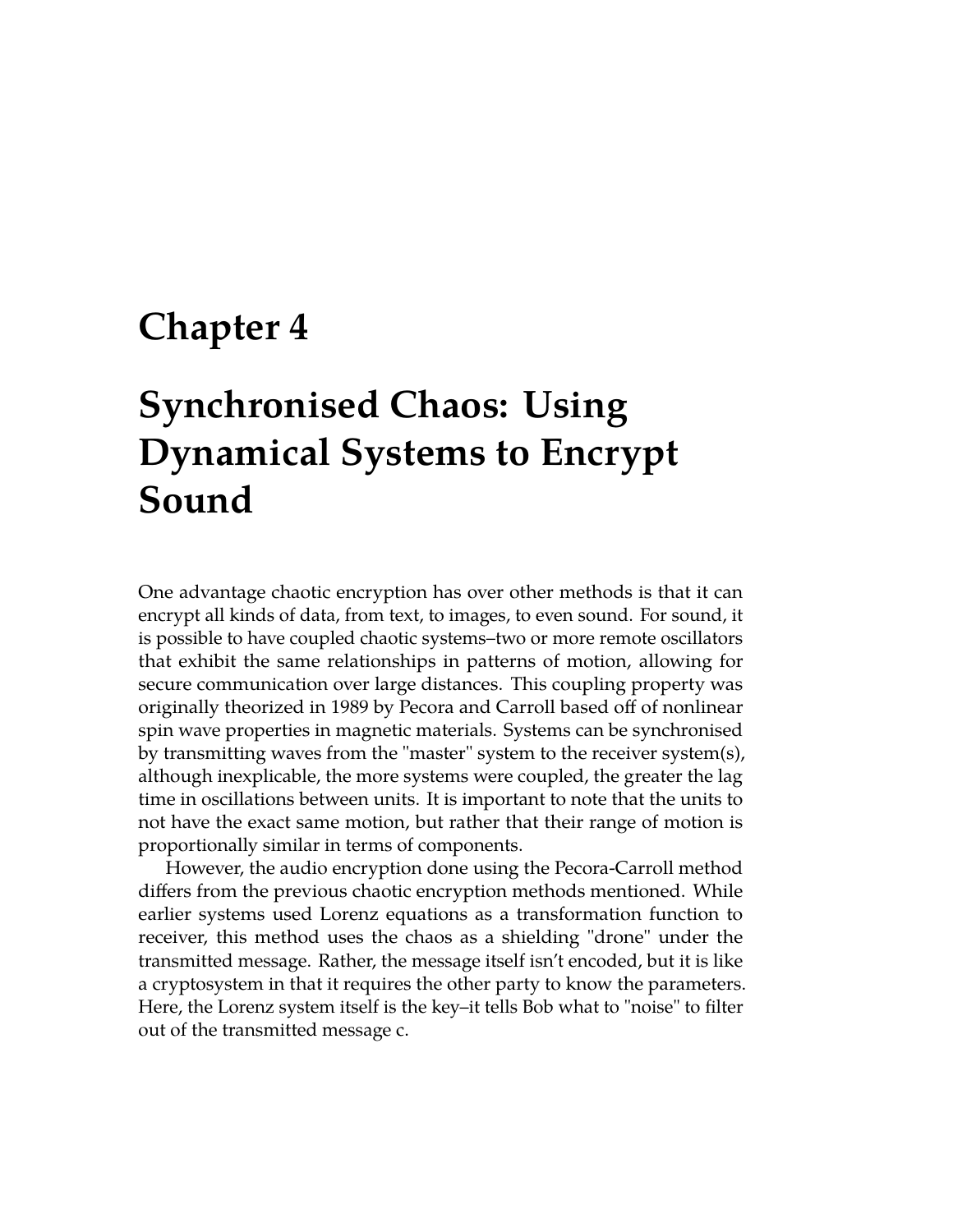#### **4.0.1 Master-Receiver Setup**

There are two different setups for a synchronised chaotic system that allow for this sort of encryption that just vary in how the receiver unit interacts with the master. While the transmitting unit (Alice's) has components in three directions, the receiving unit is only going to have two directions giving output to Bob; the third direction is known as the *driver*. The driver parameter is what causes the resonance between the units, allowing for this communication between them. Without loss of generality, let us assume the the driving parameter is (*x*). This means that the receiving unit will not have an  $(x_r)$  equation, and that the  $(y_r)$  and  $(z_r)$  equations will only depend on the (*x*) signal being transmitted and the responses of each other.

The master can be set up to use the Lorenz system of encryption we are already familiar with:

$$
\begin{cases}\n\dot{x}_m = \sigma(y - x) \\
\dot{y}_m = rx - y - xz \\
\dot{z}_m = xy - bz\n\end{cases}
$$
\n(4.1)

 which means that the receiving unit has the remaining equations, also in the form of the Lorenz system:

$$
\begin{cases} \n\dot{y}_r = rx - y_r - xz_r \\ \n\dot{z}_r = xy_r - bz_r \n\end{cases} \n\tag{4.2}
$$

However, there is a different chaotic system known as the Rössler system that works, too. The master unit emits:

$$
\begin{cases}\n\dot{x}_m = -(y - x) \\
\dot{y}_m = x - ay \\
\dot{z}_m = b + z(x - c)\n\end{cases}
$$
\n(4.3)

which leaves the receiving unit with the parameters:

$$
\begin{cases} \n\dot{y}_r = x - a y_r \\ \n\dot{z}_r = b + z_r(x - c) \n\end{cases} \tag{4.4}
$$

Interestingly, since the coupled Rössler system has less "keys", there is a more direct relationship between the *y<sup>m</sup>* and *y<sup>r</sup>* as well as the *z<sup>m</sup>* and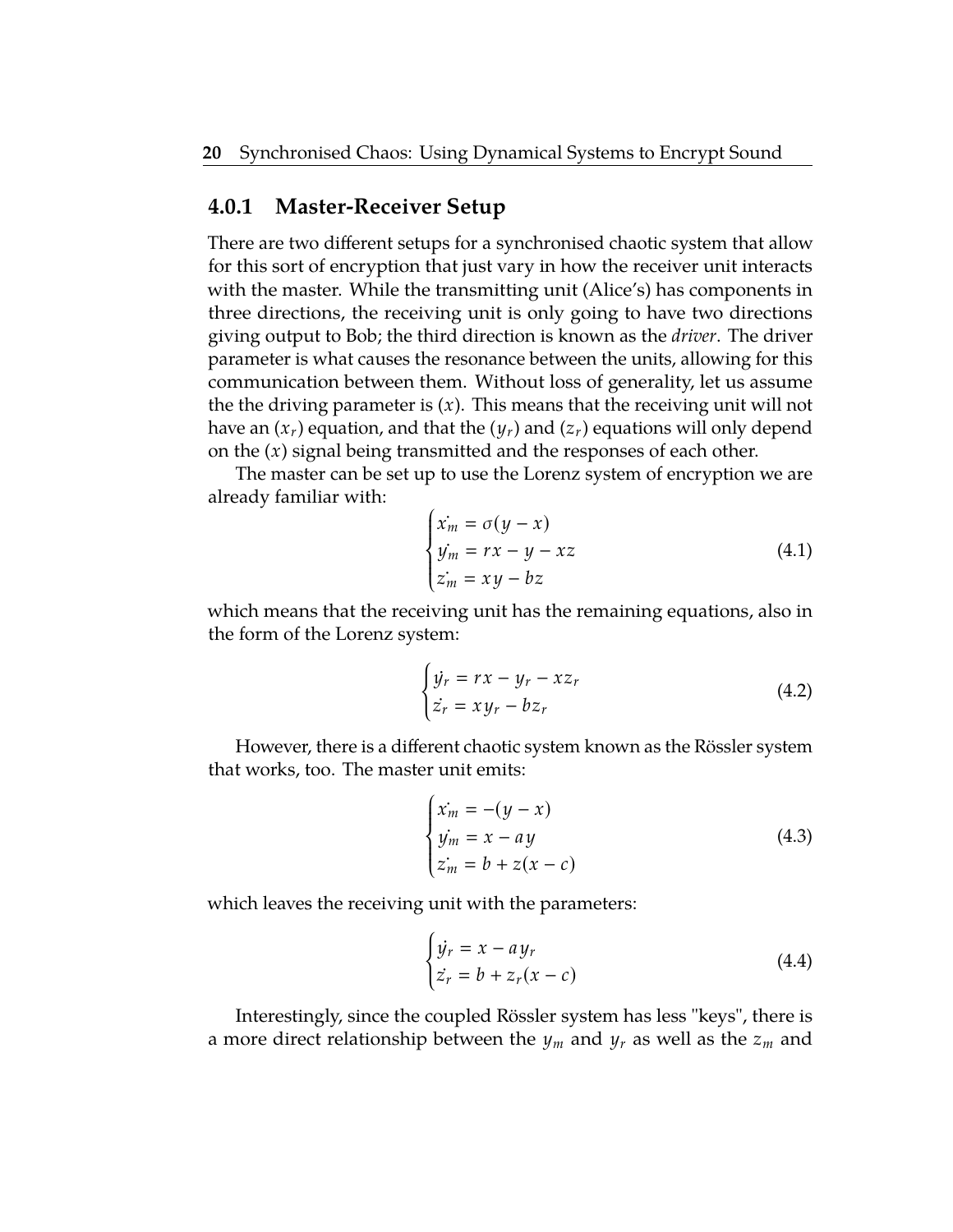*z<sup>r</sup>* units, meaning that the received and "decoded" message is more like the original than if passed through a coupled Lorenz system. As desired before in the cases of image encryption, minimizing loss in the transmitted message is equally as important as the security of the system itself. And although the coupled unit system has less keys, it is perhaps more secure than other cryptosystems because you need to have the coupled unit itself to decode messages, and if messages are transmitted real time, there is a minuscule chance of interception, rather than on an encrypted image shared over a computer.

Most fascinating, though, is the fact that the receiving unit does not need to be running the same type of encryption in order to communicate with the master unit. Hernandez et. al discovered that Lorenz systems could communicate almost equally as well with systems running Lu or Chen dynamical systems because all three sets of equations have the same  $(\dot{x})$  dependence as each other. When you make this parameter the driving parameter between the two units, it does not matter what the rest of the system is–the other parameters of the receiving system, as in the two cases above, are just responses to the driver. However, as the other parameter relationships are different, a lot of noise remains in the decrypted message, so it is far from perfect.

### **4.0.2 Is it Secure Enough?**

The mis-paired systems mentioned above to indicate that there could be a security risk inherent in coupled chaotic systems. If it is possible for two dissimilar systems to yield similar success in decryption, is it then not possible for there to exist some other dynamical system that takes components of other systems and use it as a brute force break on a transmission? For audio, perhaps, but image and text encryptions have far less data points, so the noise obscures a lot more, meaning that a brute force attempt like this is unlikely to get anywhere.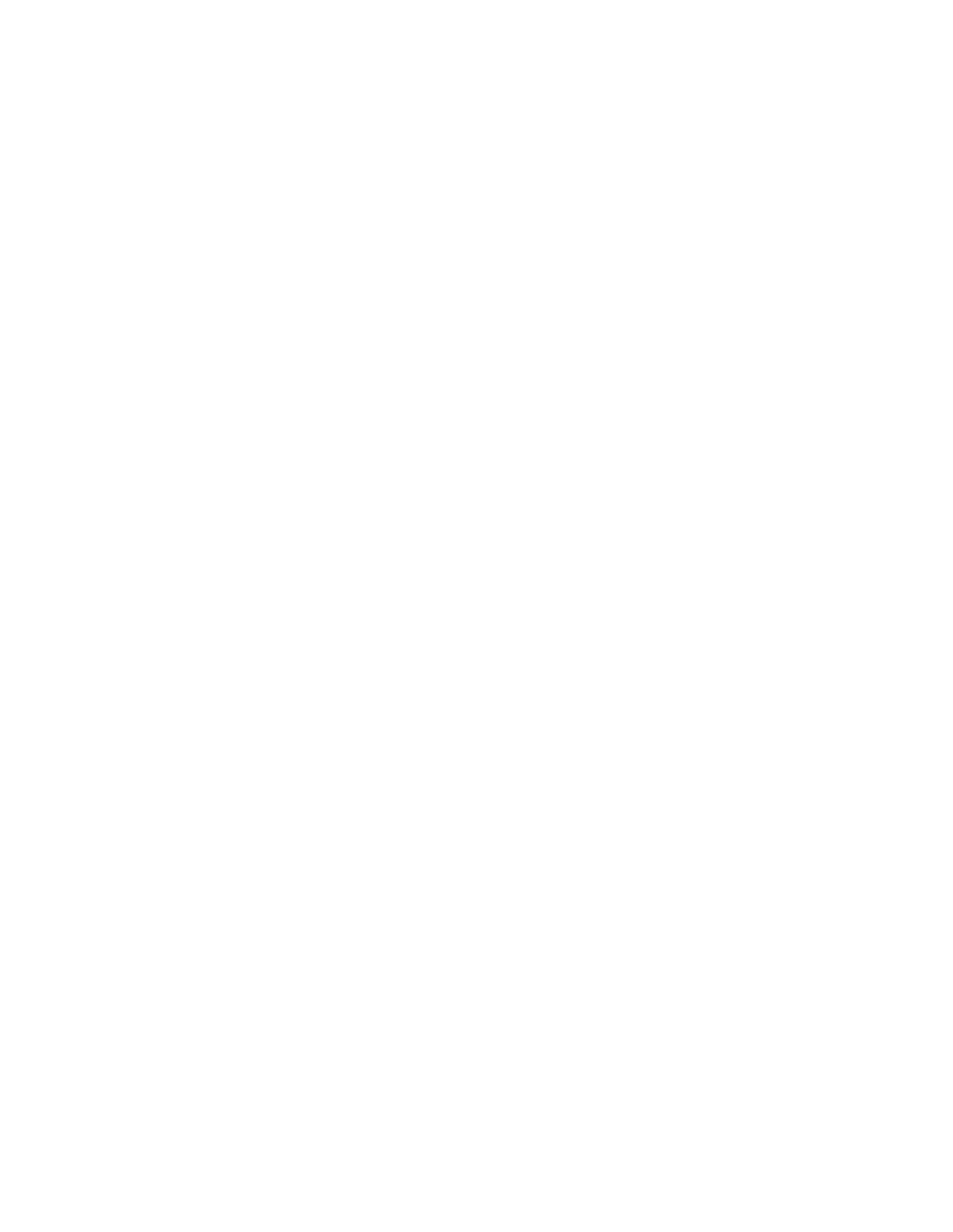## **Chapter 5**

## **Goals and Future Work**

### **5.0.1 Goals for Thesis**

- 1. Describe the basics cryptography
- 2. Describe the nature of dynamical systems and chaos
- 3. Describe the different types of chaotic encryption and how the key parameters vary
- 4. Propose improvements for existing chaotic cryptosystems

### **5.0.2 Future Work**

I first became interested in chaotic encryption when I stumbled across a sidenote in *Nonlinear Dynamics and Chaos* by Steven Strogatz describing how one of his students had build a physical circuit that used the principles of chaos to encrypt then decrypt input signals. Before I had a chance to tinker with circuits myself, though, I got sidetracked in all of the other applications of chaos, namely how its an emerging field of encryption, largely of interest to computer science researchers. For further studies, though, I'd like to take the ideas and methods documented in this thesis and apply them to physical objects, such as building synchronised systems in a laboratory. There is still a lot of be researched in making these physical systems more efficient and more easily adjustable to new keys and parameters. I am also interested in testing these systems in various environments–does natural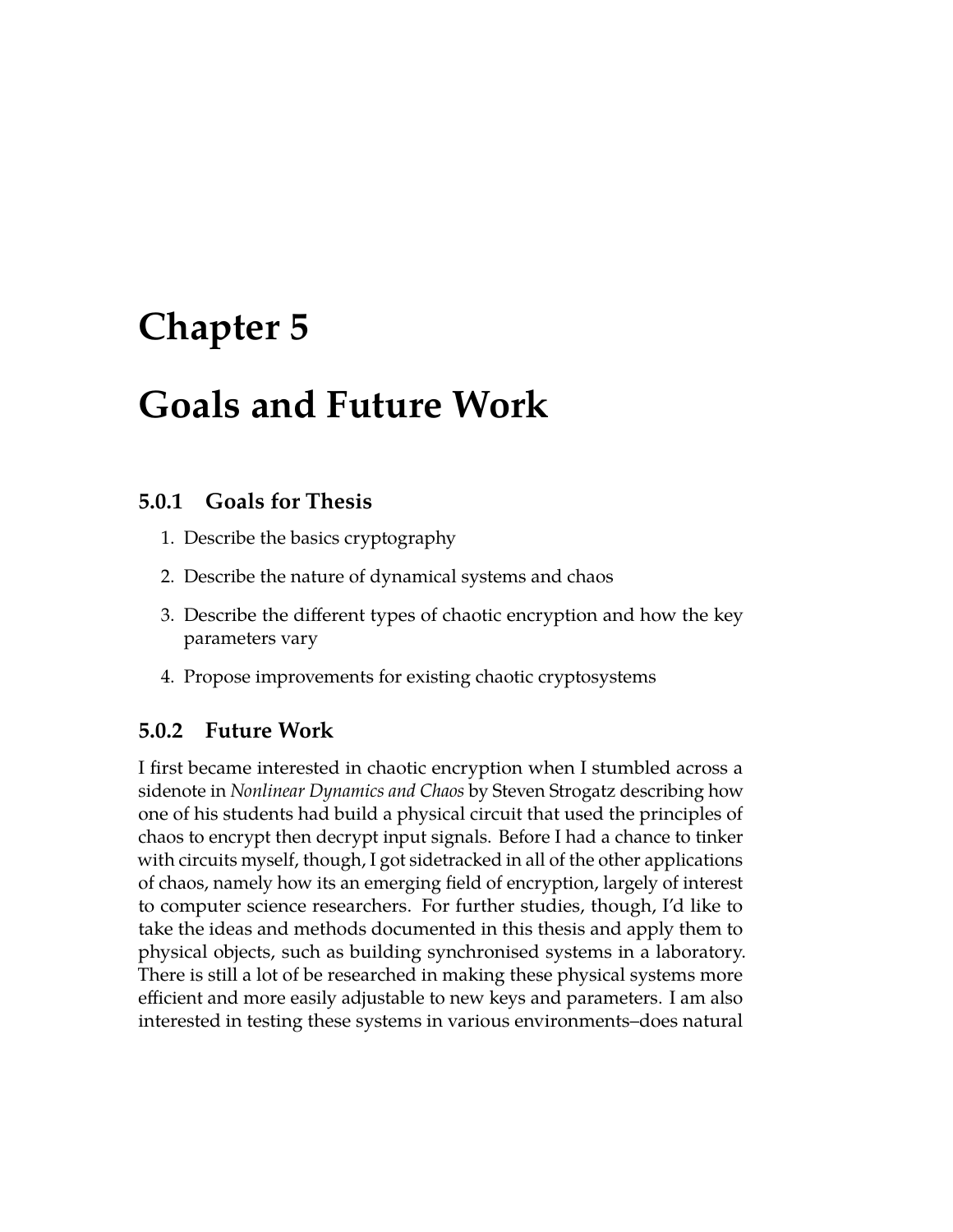interference get filtered out in the encryption process, or can it obstruct decryption entirely?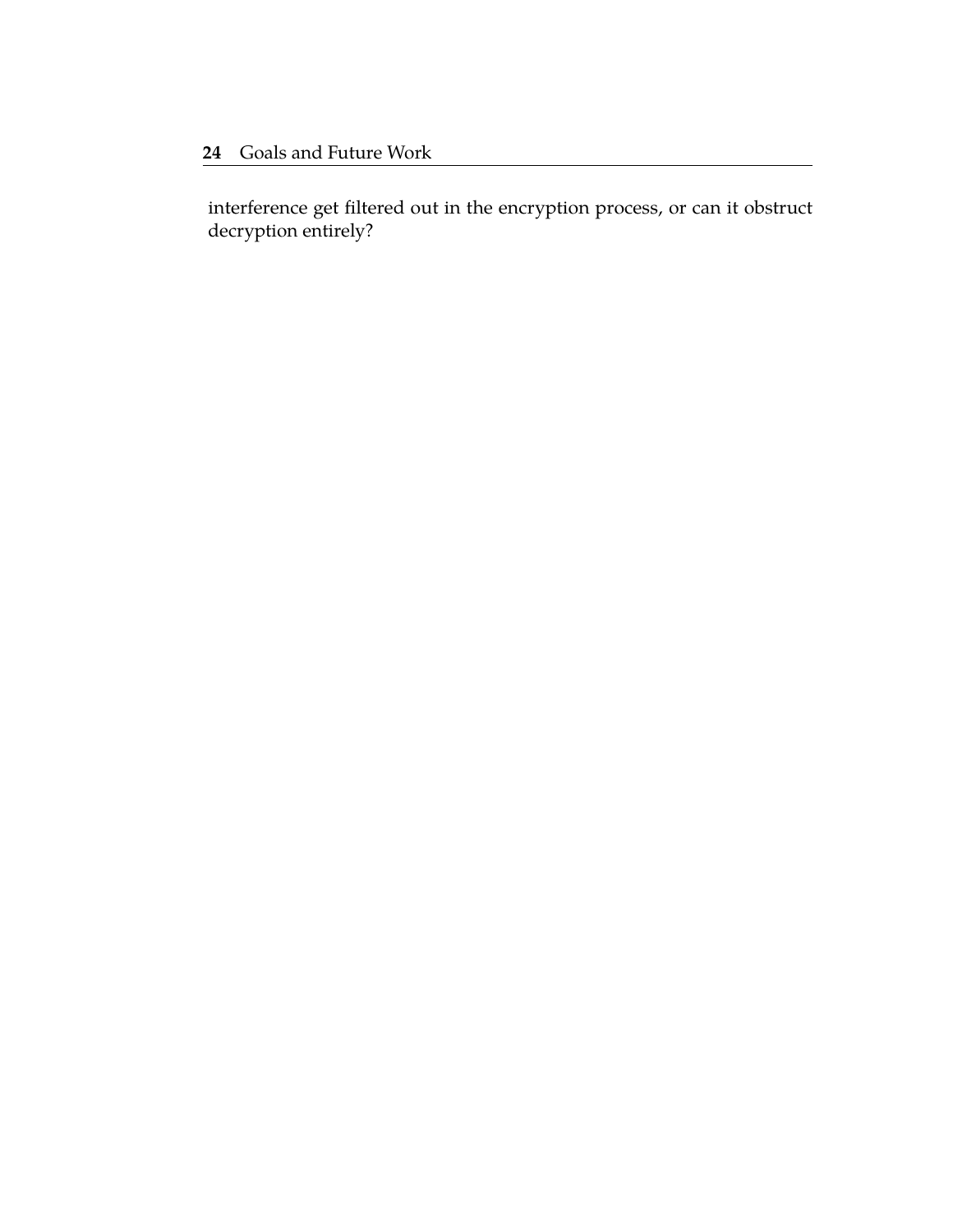## **Bibliography**

- [CHGG10] Lopez-Gutierrez Serrano-Guerrero Cruz-Hernandez, Inzunza-Gonzales and Garcia-Guerrero. Encrypted audio communication based on synchronized unified chaotic systems. *World Academy of Science, Engineering, and Technology International Journal of Electronics and Communication Engineering*, 4(6):937–942, 2010.
	- [CO93] Kevin M. Cuomo and Alan V. Oppenheim. Circuit implementation of synchronized chaos with applications to communications. *Phys. Rev. Lett.*, 71:65–68, Jul 1993.
	- [GHG05] Zhi-Hong Guan, Fangjun Huang, and Wenjie Guan. Chaosbased image encryption algorithm. *Phys. Rev. Lett.*, 346:153–157, 2005.
		- [JK01] Goce Jakimoski and Ljup Kocarev. Analysis of some recently proposed chaos-based encryption algorithms. *Phys. Lett. A*, 291(6):381–384, 2001.
		- [Kob94] Neal Koblitz. *A Course in Number Theory and Cryptography*. Springer-Verlag, 1 edition, 1994.
		- [Lor62] Edward N. Lorenz. Deterministic nonperiodic flow. *Journal of the Atmospheric Sciences*, 1962.
		- [LY10] Yongjian Liu and Qigui Yang. Dynamics of a new lorenz-like chaotic system. *Nonlinear Analysis: Real World Applications*, 11:2563–2572, 08 2010.